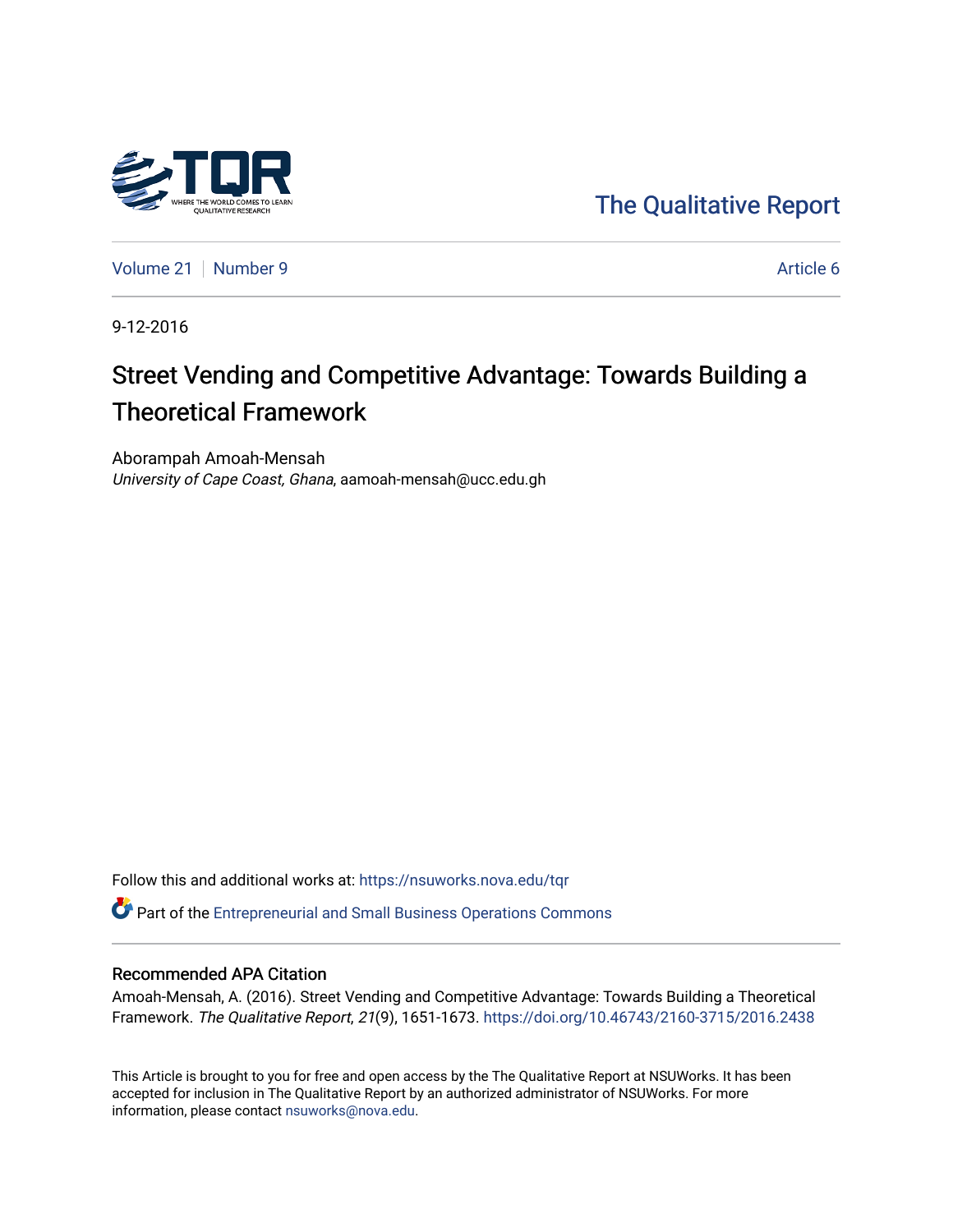

## Street Vending and Competitive Advantage: Towards Building a Theoretical Framework

## Abstract

The study examines the strategies adopted by street vendors or hawkers in Ghana in a bid to gain competitive advantage. Drawing on six focus group meetings held with street vendors in two submetropolitan assemblies (Bantama and Tafo) in Kumasi, Ghana, the study finds that street vendors adopt ten strategies – networking, multiple undifferentiated market strategy, the sale of convenient products, "dying and resurrecting" (strategic exit and return into business), regular changing of goods and services, exploitation of flexible operating hours, cost-based pricing strategy, sales promotion, trade credit and locational advantage – to gain competitive advantage. Using these strategies, a theoretical framework for street vendors' competitive strategies is developed.

## Keywords

Street Vendors, Strategies, Competitive Advantage, Informal Economy

## Creative Commons License



This work is licensed under a [Creative Commons Attribution-Noncommercial-Share Alike 4.0 License](https://creativecommons.org/licenses/by-nc-sa/4.0/).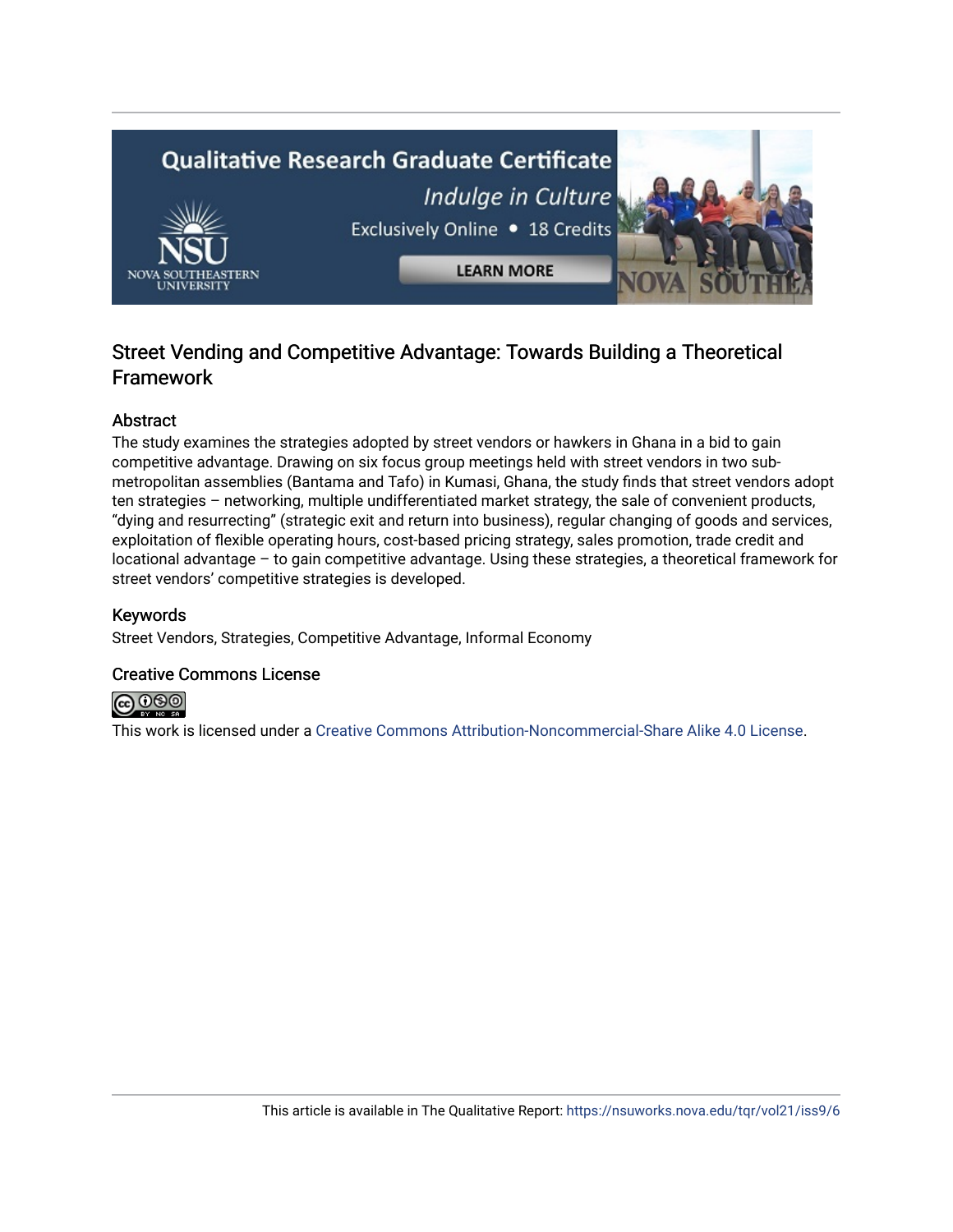

## **Street Vending and Competitive Advantage: Towards Building a Theoretical Framework**

Aborampah Amoah-Mensah University of Cape Coast, Ghana

*The study examines the strategies adopted by street vendors or hawkers in Ghana in a bid to gain competitive advantage. Drawing on six focus group meetings held with street vendors in two sub-metropolitan assemblies (Bantama and Tafo) in Kumasi, Ghana, the study finds that street vendors adopt ten strategies – networking, multiple undifferentiated market strategy, the sale of convenient products, "dying and resurrecting" (strategic exit and return into business), regular changing of goods and services, exploitation of flexible operating hours, cost-based pricing strategy, sales promotion, trade credit and locational advantage – to gain competitive advantage. Using these strategies, a theoretical framework for street vendors' competitive strategies is developed. Keywords: Street Vendors, Strategies, Competitive Advantage, Informal Economy*

Street vending or hawking is whereby people sell in or along the streets. Street vending or hawking plays an important role in the distribution process of most economies. This form of business organization is not new, especially in developing countries like Ghana. In Ghana, street vending or hawking is prevalent both in rural and urban communities, as it is a common phenomenon on the streets, roads highways, etc. In recent years, however, the practice has become more prevalent in urban communities, owing to the surge in unemployment. Every year, secondary and tertiary institutions churn out a number of graduates; meanwhile, only few of them get formal employment. For example, 174461 completed secondary schools in 2012 (Ministry of Education Ghana, 2013) whilst 6131 and 4126 graduated from universities and polytechnics respectively in 2000 (Boateng & Ofori-Sarpong, 2002). According to the Ghana Statistical Service (2014), the unemployment rate among the age group 15-24 was 10.9 % in Ghana and the overall unemployment rate from age 15 and above was 5.2% in 2013. The rate of unemployment in 2013 for people with secondary, post-secondary diploma and university education (bachelor degree holders) was 11.7%, 9.1% and 5.9% respectively. Some of these graduates together with others who might have some kind of education, formal or informal or with no education at all, end up in the informal economy by setting up their own microenterprises. According to Kusakabe (2010) and Tambunan (2009), it is usually the poor who find themselves in the informal sector as a survival or coping strategy in an attempt to make ends meet. The rural-urban drift and the global economic meltdown are also contributory factors to people's decision to go into street vending. The practice is aggravated by the weak welfare systems and the neglect of developing rural areas, (UNICEF, 2004).

Small and medium enterprises (SMEs) include all firms – formal or informal – that their legal status notwithstanding have up to 250 employees. Globally, it is estimated that there are 450 to 510 million SMEs (ILO, 2015). The role played by SMEs of which street hawkers are a part cannot be over-emphasized. SMEs contributed about 85% of total employment growth worldwide between 2002-2010 **(**de Kok et al., 2011**).** Also, SMEs' share of permanent and full time employment in 99 countries is about 67% (Demirguc-Kunt & Maksimovic, 2011). In Ghana, SMEs dominate and account for about 92% of all businesses and contribute about 70% to the nation's Gross Domestic Product (GDP) (Abor & Quartey, 2010). Again, it is estimated that nine in ten rural and urban workers have informal jobs in Ghana. De Soto (1989) submits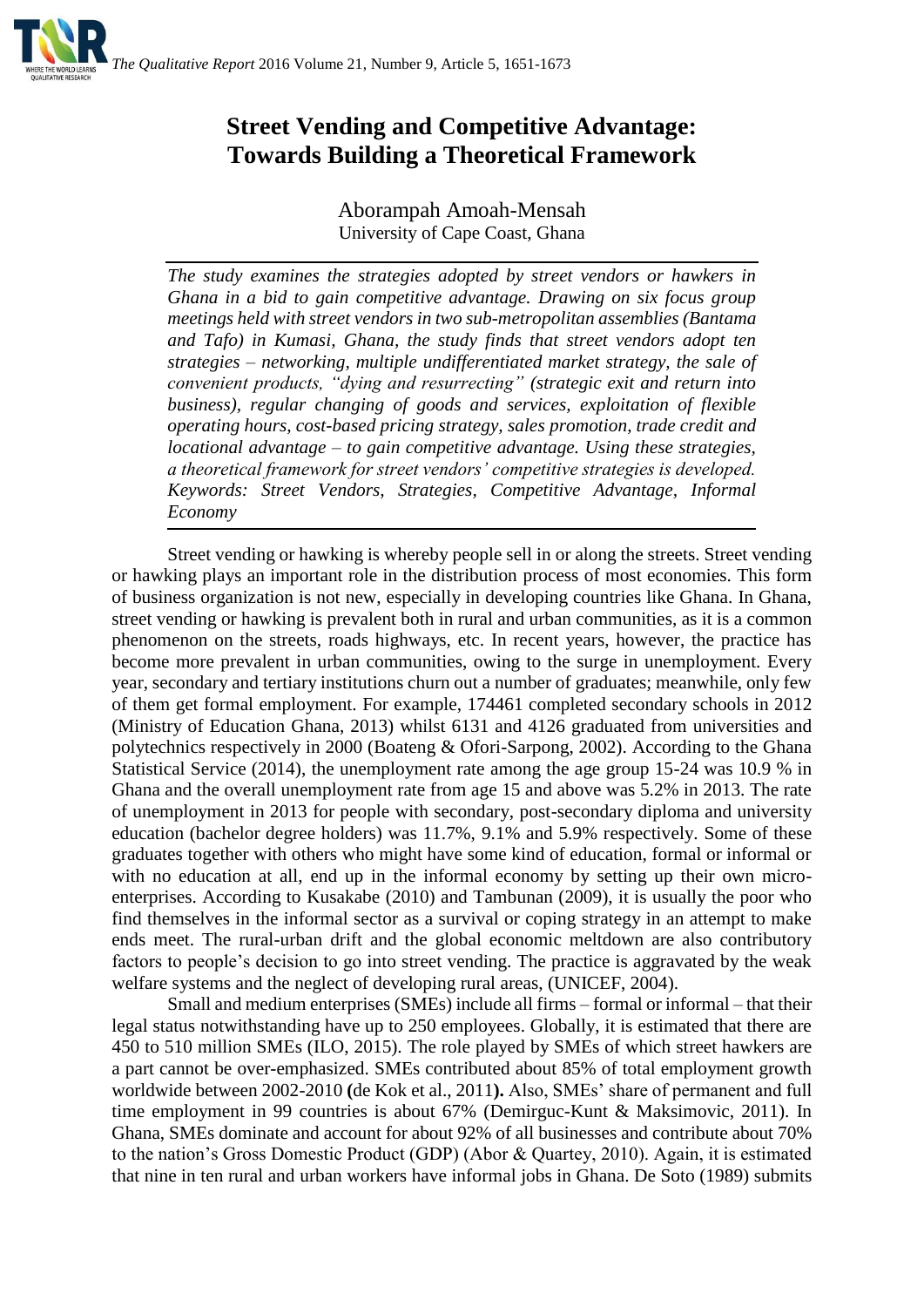that the informal sector grows because traders try to avoid the cost of formality, which may be represented in strict rules and regulation, taxes, and time and effort involved in complying with formal state procedures. In addition, goods and services are made available to buyers, thereby saving them time used for searching for items or going to the main shops. The informal sector can also serve as a part-time business for people in formal employment. It is also a source of revenue for metropolitan assembly or the local councils, as vendors, for instance, pay daily tolls (taxes).

Street vending has its attendant problems, one major problem being fierce competition from retailers or people with permanent shops or premises. Street vendors normally work under harsh conditions. For instance, they do not have permanent structures and are therefore subject to the vagaries of the weather, (Mitullah, 2003). According to Mitullah (ibid), city authorities persistently harass street vendors. They are always asked to leave the area where they are operating or are relocated to areas where they feel do not promote brisk business. In most cases, they work under insanitary conditions. They are also exposed to overcrowding in the streets, making them susceptible to theft. The harsh conditions and the competition from retailers who have permanent structures notwithstanding, street vending is still a lucrative business. According to the (ILO, 2002), it is estimated that in Africa, street vending accounts for the largest percentage of informal jobs after homework. Clearly then, street vendors have adopted some strategies to remain competitive.

Previous studies on street vending have highlighted the activities and problems of street vendors (Asiedu & Agyei-Mensah, 2008; Chirau & Chamuka, 2013; Chirisa, 2013; Cross, 2000; Cutsinger, 2000; Nesvag, 2000; Pena, 2000; Walsh, 2010; Willemse, 2011), food and safety (Pang & Toh, 2008) as well as advocacy for street vendors (Balkan & Morales, 2000; Usman, 2010). Studies on strategies intentionally deployed by street vendors to remain competitive, however, do not seem prevalent in the literature. To fill this lacuna in the literature, the current study investigates the strategies adopted by street vendors in Kumasi, Ghana, to gain competitive advantage. This study is significant to the literature on street vending, as it develops a theoretical framework for strategies adopted by street vendors to gain competitive advantage.

#### **Theoretical Background**

## **Street Vending in Ghana**

Street vending is one of the oldest forms of trading in Ghana. Whilst there are no official records on street vending in Ghana, oral tradition and observations from both academia and non-academic contexts relate that the concept started from both rural and urban communities. The rural economy is mainly agrarian. Farmers put their farm produce on the ground or on wooden platforms along major roads or highways to sell to passengers and drivers plying those roads. The streets in villages and cities are also littered with food items and other products. In the villages and the peri-urban communities, the hawkers who are generally women and children carry their wares on their heads and move from house to house to sell. Also in the villages and the peri-urban communities, there is a system called "mmobo nnam," which literally translates as the sale of an animal dressed and cut into small pieces, having being killed by a hunter either with a gun or a trap. They are put in a big metal or wooden tray with each piece wrapped with banana or plantain leaves and sent from house to house by mostly children, the hunter's wife/wives or anybody chosen by the hunter.

Regarding services, dressmakers, traditional hair dyers, those who plait (braid) hair, barbers and shoeshine boys go round to mend clothes, dye and plait (braid) people's hair, and cut people's hair respectively. The dressmakers advertise their service by shouting "ɔyɛ adeɛ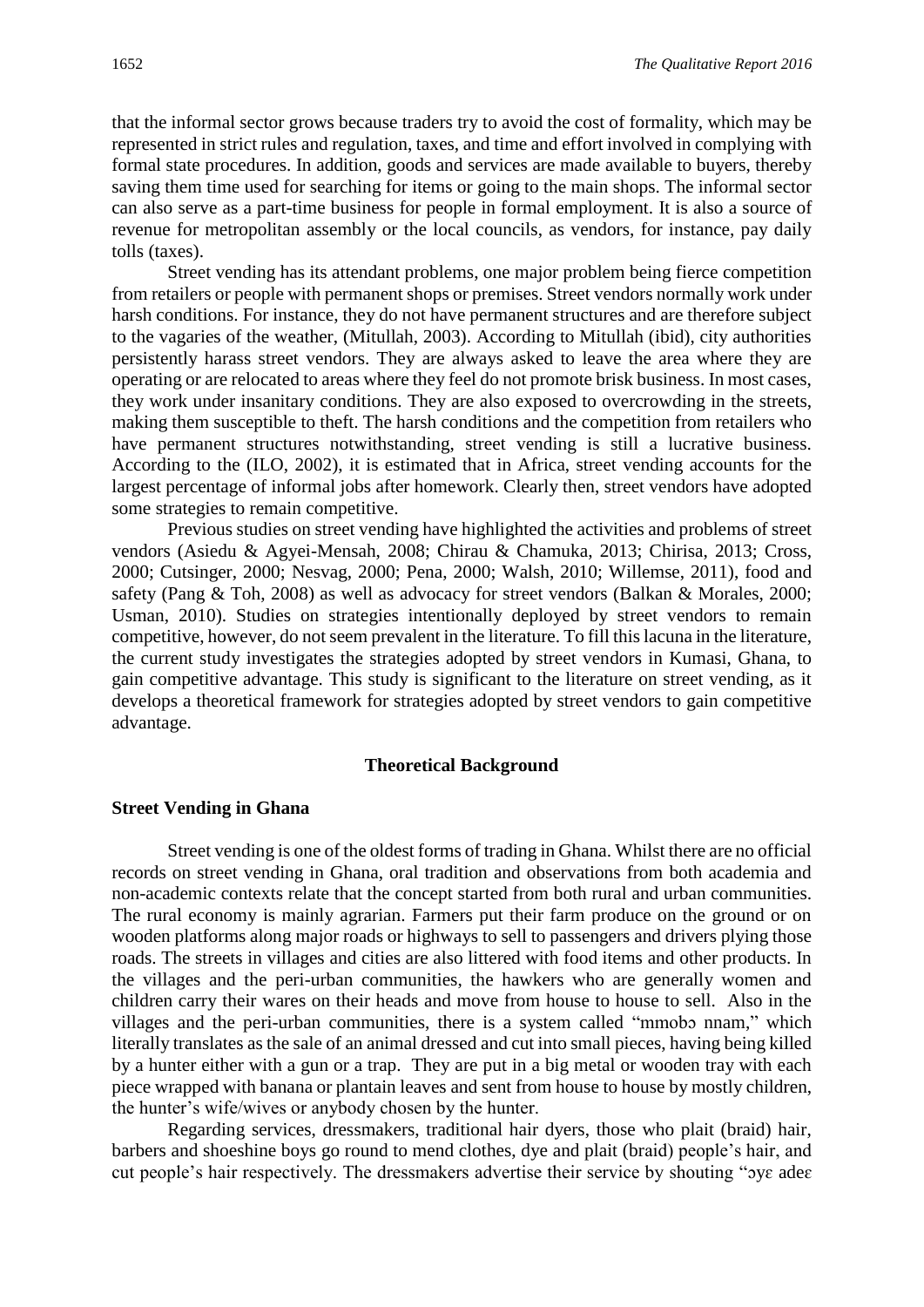yie," meaning "the one who mends clothes" whilst the traditional hair dyers shout "yoomo bɛka," which literally translates as "dye your hair." Those who plait (braid) hair shout "bɔ wo tiri" (meaning "braid your hair") to advertise their service; the barbers shout "yes barber" whilst the shoe shines boys shout "yes shine." With the passage of time, the number of traders has increased, with the youth dominating the trade. It seems street vending and trading, in general, has taken on a different dimension, as the type of goods sold and services rendered in all communities has increased in number. For example, non-street vending items like watches, mobile phones, and refrigerators are gradually being introduced into the street market, especially in urban communities.

## **What is Street Vending?**

Street hawkers or vendors, according to Bhowmik (2005), are sellers without permanent structures. Cross (1998) posits that street vending is the exchange of goods and services in which the sellers operate without appropriate permits, flout zoning regulations, hide tax liability, and do not adhere to formal labor regulations and contracts with suppliers and customers. Though people who sell products dominate the business of street hawking, there are street hawkers who provide services whilst others sell both products as well as provide service (Bromley, 2000). While some vendors are stationary in a location with their kiosk, shed, a table or simply displaying their goods on the ground, others are mobile, as they carry their wares around on their heads in pans or trays. Some mobile vendors hold their wares in their hands; others put their wares in wheelbarrows or carts pulled by the sellers. Still, some mobile vendors, especially those selling traditional medicines/drugs, put their wares in bags that hung on their shoulders. There is yet another group of vendors who have specialized in selling in the middle of streets and roads. Such vendors rush to passengers in moving vehicles that have stopped in traffic or at toll barriers and attempt selling their products to them. The service providers that can be identified include hair dressers, (those who plait hair, hair dyers and barbers), traditional manicure and pedicure beauticians, "shoe shine" boys and cobblers (shoe-makers), "potters" (comprising young girls called "kaya ye" who carry goods on their heads from one place to another as well as boys who load and off-load goods from trucks), truck pushers, typists, and people who repair watches and bicycles. Those vendors who sell goods trade in items like food, clothes, hard wares, stationery, and materials for decoration. As well, a vendor may sell a single item or two or more items depending on his/her capital. The location for the sale of items or rendering of service depends on the strategy employed by each vendor.

Pedestrians, city authorities and the general public have also criticized street vending. They complain that vendors occupy pavements and walkways, obstructing the movements of pedestrians and sometimes giving opportunities to pickpockets to steal from them/snatch their bags or for confident tricksters to dupe them. Not only do vendors obstruct pedestrians, they sometimes occupy part of the streets, preventing the smooth flow of traffic and delivery of goods and services. Hawkers also endanger their lives and those of pedestrians, as vehicles sometimes knock them down. Still, street hawkers, particularly, the mobile hawkers are accused of selling expired, defaced, contaminated or spoilt items, especially food items to the unsuspecting public. Further, they are sometimes accused of selling items of inferior quality or items that do not measure up to the right quantity given the amount paid by a customer. In spite of these criticisms, street vending is still vibrant and commonplace in Ghana. They save people, especially those who may be very busy, the time for going to the market to buy items. They pay taxes in the form of daily market tolls to cities authorities and those who have temporary structures pay income tax to the Ghana Revenue Authority. Therefore, it is a legal form of business organization in Ghana.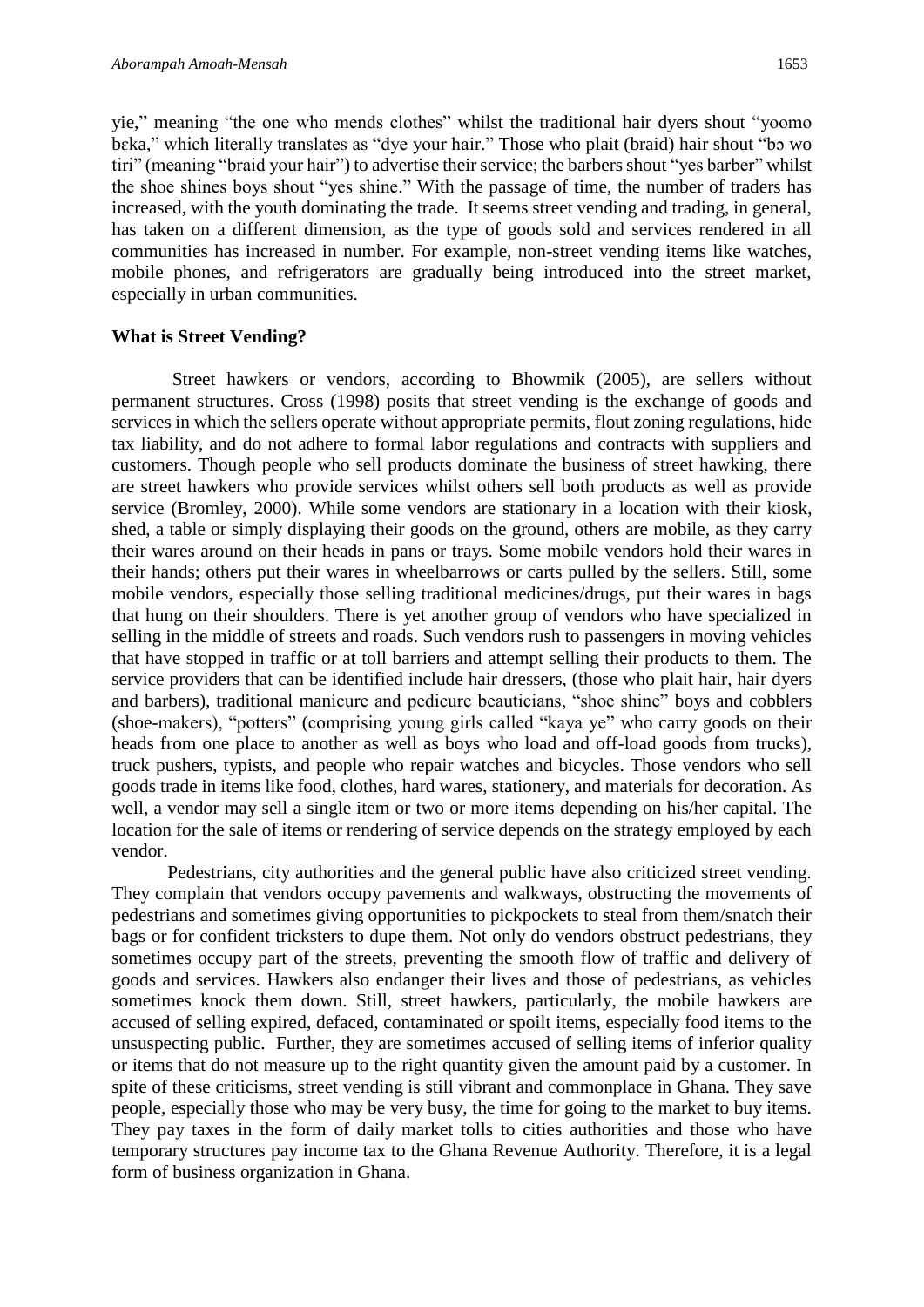#### **Informal Economy**

The term "informal sector or economy" originated from Hart while conducting research in Ghana. He found that many people outside the formal sector were actually engaged in gainful self-employment, hence his coining of the term "informal sector" (Hart 1973). The informal sector covers all sorts of employment outside the formal sector. The ILO (2002) indicates that informal employment includes agricultural day laborers and urban street vendors. Chen (2005) notes that the informal economy comprises any employment – that is either self-employment or wage-employment – that has no contracts, worker benefits or social protection. Details of the two main classification of informal employment include self-employment in informal enterprises, comprising employer/owner operators, own-account workers, and unpaid contributing family member – and wage-employment in formal jobs, comprising employees of informal enterprises, casual day laborers, domestic workers, and industrial outworkers.

Cross (2000) submits that the informal economy covers people who deal in goods and services without any legal backing, illegal occupation of places of conducting the business, absence of tax returns, no employment contracts and no legal contract with suppliers and clients. In the same vein, Portes and Sassen-Koob (1987) assert that the informal sector is subsistence-based, entails small-scale activities and subcontracting to home workers and other unknown or underground enterprises. Baumann and Kayser (2012, pp. 3-4) have catalogued general features that are associated with the informal sector. These include the following:

- Lack of legal protection for workers concerning labor and social services
- Limited access to formal /regulated markets and subsidies
- High interest rates for loans leading to high capital costs
- Personal and business properties are usually not separated
- Organization based on family, ethnic and/or religious relationships
- Contracts are not written
- Dominated by women
- Children are also employed
- Earnings are consumed directly therefore nothing is left for reinvestment

In the last two decades, the informal sector has seen tremendous expansion. Available data indicate that the majority of the labor force, mostly women and young people in Africa, are found in the informal sector. About nine in ten rural and urban employment is found in the informal sector. In general, over 60% of women in developing countries are employed in the informal sector, besides agriculture. Specifically, in Sub-Saharan Africa, 84% of women and 63% of men are employed in the informal sector, besides agriculture. Also, self-employment accounts for about 81% of informal employment in Sub-Saharan Africa (ILO, 2009). The ILO (1995) reports that in Sub-Saharan Africa, women who are formally employed like teachers and nurses may secure better paid jobs in the informal sector. In addition, women, like men, may do two or more jobs at the same time or work part-time in the informal sector, owing to household chores, including child bearing.

According to Baumann and Kayser (2012), the dominance of the informal sector in Africa is accidental since people are compelled to work therein because of the poor economic performance, a situation which he avers can be traced to high external debt in the 1990s together with its attendant consequence of high unemployment. Also, the structural adjustment program pursued by the International Monetary Fund (IMF) and the World Bank in Africa, which includes privatization, market deregulation and economic restructuring, has led to the impoverishment of many people who then are left with no option than to turn to the informal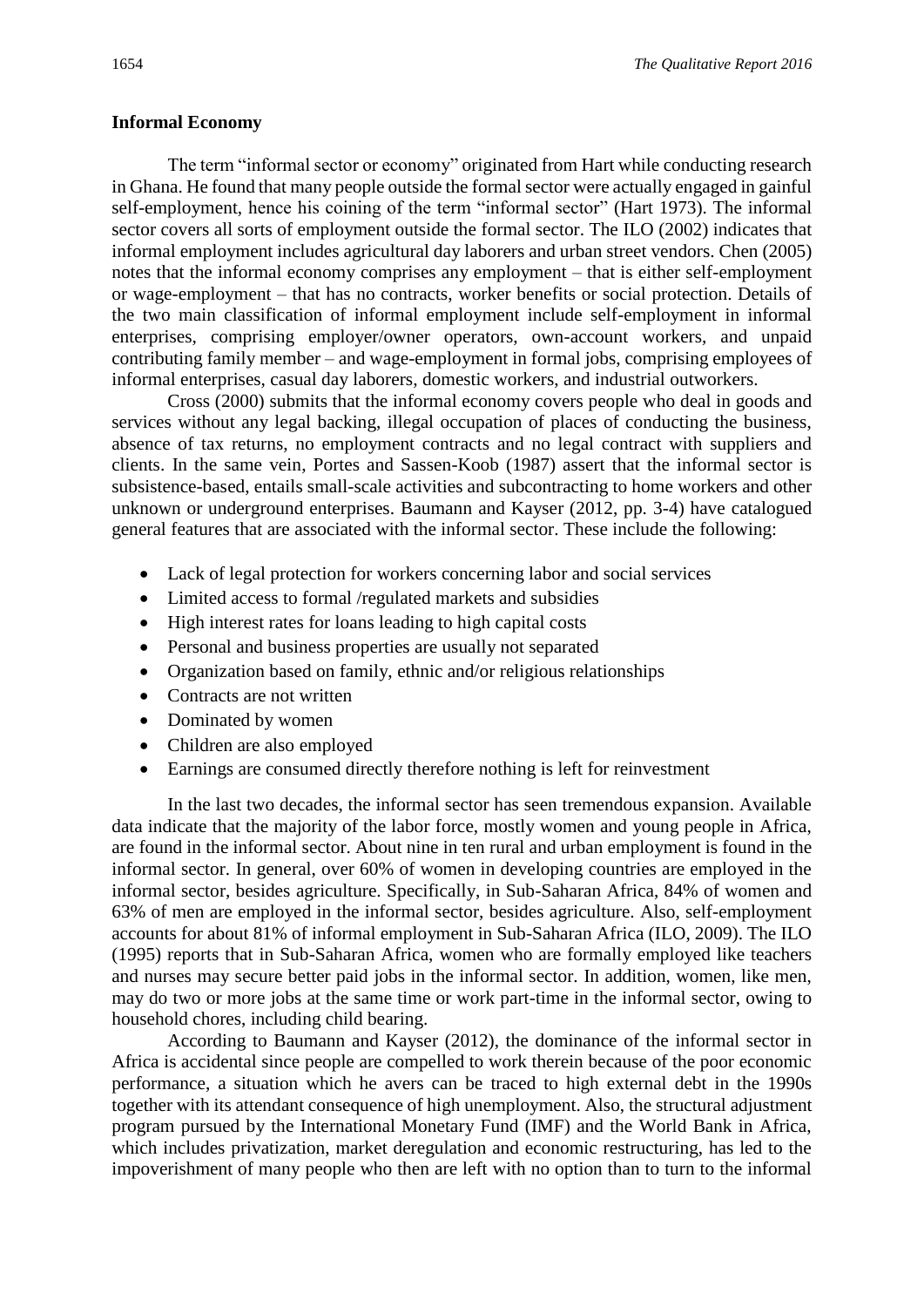sector for survival. Another contributory factor to the dominance of the informal sector in Africa is the perpetuation of the colonial legacy of social exclusion (no regulatory framework to protect the informal sector) as well as urbanization. Beneria and Flora (2005**)** affirm the above mentioned points on the dominance of the informal sector in Africa when they posit that the expansion of the informal economy stems from the presence of large firms involved in informal production directly or indirectly via outsourcing and subcontracting. In addition, though democracy thrives in many developing countries with its benefits as freedom, empowerment and equality, there is no gainsaying the point that poverty, precariousness and powerlessness, job insecurity and poor working conditions – which are invariably linked with the informal sector – are still pervasive in these countries.

#### **Competitive Advantage**

Competitive advantage is a popular concept in the strategies management literature. According to Barney (1991), there is an instance of competitive advantage when competitors do or use the same value creating strategy as another firm. Besanko, Dranove, and Shamley (2000) also submit that a firm gains competitive advantage when it reaps profits higher than the average profits that firms in the same market earn. Competitive advantage is, thus, an instance where a firm is able to gain certain benefits, enabling it to attract more customers and to increase its profit than other firms (competitors) in the same industry. For a firm to reap more profits for a relatively longer time, its competitive advantage must be sustained. According to Barney (1991), there is a case of sustained competitive advantage where competitors, both current and future, use the same value creating strategy and reap the benefits of the strategy that is being used by a firm.

For Porter (1995), competitive advantage is evident when the advantage enjoyed by a firm can be maintained for a long period of time. Porter (1980) has identified strategies of competitive advantage, which he calls generic competitive advantages strategies. According to him, a firm can adopt three competitive strategies, namely, cost leadership, differentiation and focus. In a cost leadership strategy, a firm becomes the lowest cost producer in its industry so that it can sell its products below the average prices in the industry, thereby gaining more market share. Differentiation strategy also concerns the firm's ability to make its products appear different or unique in the eyes of customers than its competitors so that it can charge higher prices. The focus strategy relates to the situation where a firm concentrates on a small segment or portion of the market (niche) and applies either a cost leadership strategy or differentiation strategy. One competitive advantage theory is the resource-based view, a theory made prominent by Penrose. Others who contributed to the resource-based view include Ansoff, Barney, Peteraf and Grant (Rangone, 1999).The theory indicates that differences in firms' performance emanate from certain internal resources that firms have. That is, in order for a firm to have competitive advantage, a firm's internal resources should be scarce, valuable to consumers, intransferable to another firm and inimitable. These unique resources give firms the impetus to outperform their competitors.

#### **The Role of the Researcher, Independent Researcher and Research Assistant**

The researcher is a lecturer at the School of Business, University of Cape Coast, Ghana. His research interests include SMEs, innovation and technology and Business Ethics. Street vending seems to be the major source of employment for most people in Ghana, particularly the youth. As a lecturer in entrepreneurship, this study will afford me the opportunity to understand why this form of business is on the ascendancy although street vendors in Ghana face stiff competition from retailers and operate under harsh conditions. The fact is that some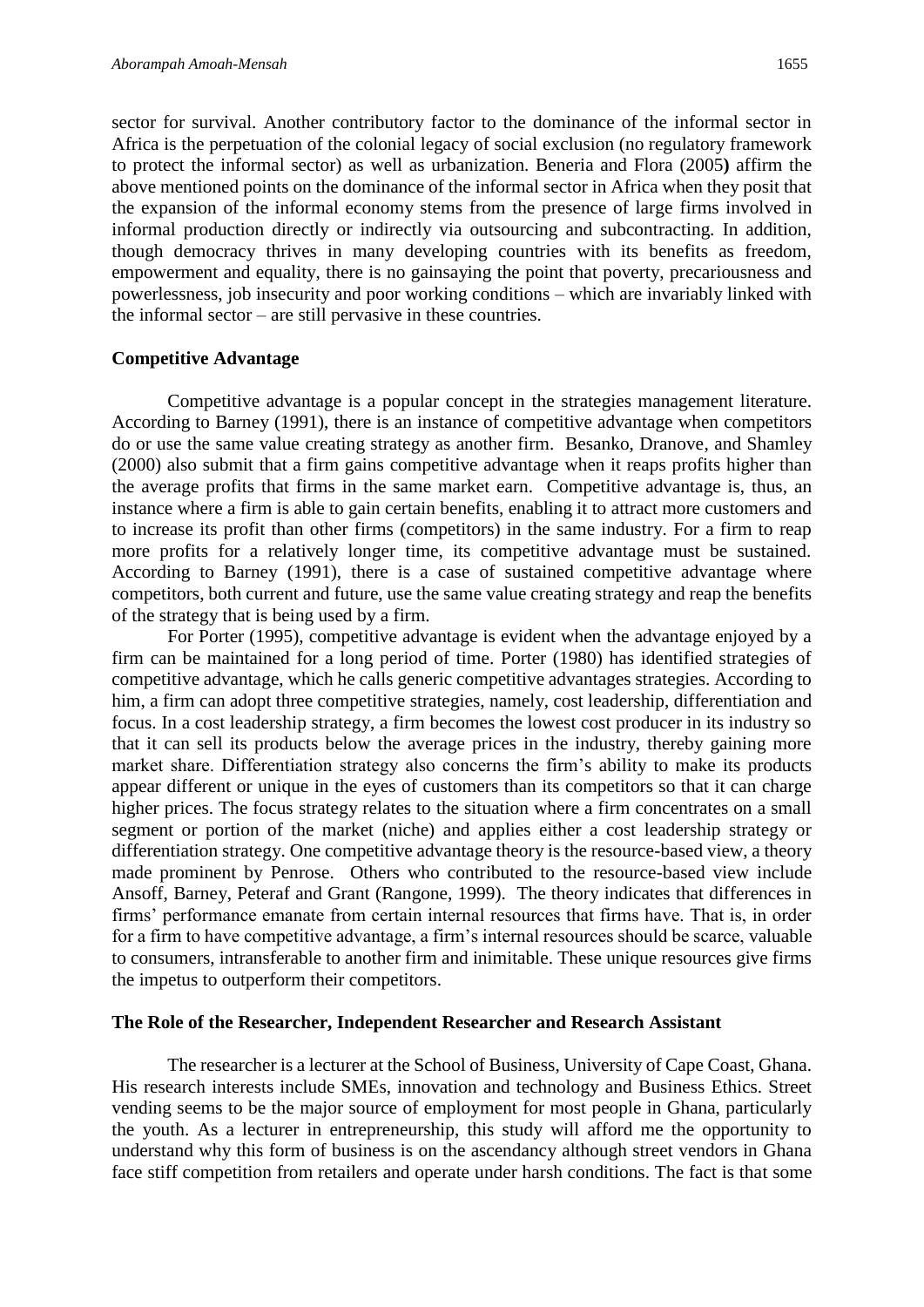of these street vendors have been in this kind of business for many years. Our interest therefore was to investigate the strategies these vendors adopt to gain competitive advantage. The results will inform the researcher on how to advise his students who want to be self-employed after graduation. The theoretical framework that will be developed from the study will also be useful for other researchers. The researcher virtually handled every aspect of the research (research design, preparation of the focus group guide, recruiting /contacting the vendors and moderating the focus group meeting, data extraction, data analysis and discussion of the results and writing of the manuscript) but had assistance from one research assistant. The research assistant was involved in the video recording of the focus group meeting, making sure that the focus group members actively participated in the discussions. The researcher also had assistance from an independent researcher regarding the transcription and coding of the data.

#### **Method**

The study adopted a qualitative study approach. Specifically, the study employed the grounded theory qualitative research approach. Grounded theory is systematically analyzing and gathering of qualitative data to come out with a theory (Charmaz, 2012). The main reason for choosing this approach was that it enabled the researcher to understand the experiences and views of participants, analyze and interpret the data collected as well as develop a theory (Lee & Fieding as cited in Bitsch, 2005, p. 77).

The population for the study was all street hawkers or vendors in Kumasi. By street vendors or hawkers, we mean petty traders with no permanent structures who sell in or along streets or roads. There are no data on the number of street vendors in Kumasi and in Ghana, in general. Two sub-metropolitan assemblies of Kumasi, Bantama and Tafo, were chosen based on a simple random sampling technique, as Onwuegbuzie and Leech (2007) note that probability sampling can be used for a qualitative study if the aim is to generalize the results. There are nine sub-metropolitan assembles in Kumasi (Asokwa, Bantama, Kwaadaso, Manhyia, Nhyiayeso, Oforikrom, Suame, Subin, and Tafo). Each of the names of the nine submetropolitan assemblies was written on separate sheets of paper. Each paper was folded and placed in an empty tin. The tin was shaken and a child was asked to pick one. The Tafo submetropolitan assembly was chosen first. The tin was shaken again, and the child picked Bantama sub-metropolitan assembly. Since there is no official data on SMEs in Ghana, both suburbs were zoned into six for convenience. The zones for Tafo included Mile Three, New Road and the New Tafo Traffic Light areas and those of Bantama included Bekwai Round About, Abrepo Junction and Market Areas.

Focus group was the main research instrument used by the researcher to collect the data. Focus group is a qualitative data collection instrument comprising two or more people with a particular area of inquiry (Krueger & Casey, 2000). Focus group was adopted because it made it possible to quickly collect data at a lower cost in order to get more responses from multiple members, (Krueger & Casey as cited in Onwuegbuzie, Dickinson, Leech, & Zoran, 2009). The focus group members (participants) were selected based on purposive sampling. This enabled the researcher to identify and to choose participants with in-depth knowledge about or experience with the subject matter (Creswell & Clark, 2011). The approach was also chosen because of the willingness of participants to participate and share their experiences and views (Bernard, 2002). The two sub-metropolitan assemblies (Bantama and Tafo) were divided into six zones, each zone constituting one focus group. There were ten members in each focus group. According to Fern (as cited in Sagoe, 2012), a focus group is constituted by a small group of people between six and ten with the same or different characteristics addressing a specific topic. In each zone, the researcher personally contacted ten street vendors comprising at least two males and one service provider who could be either male or female and explained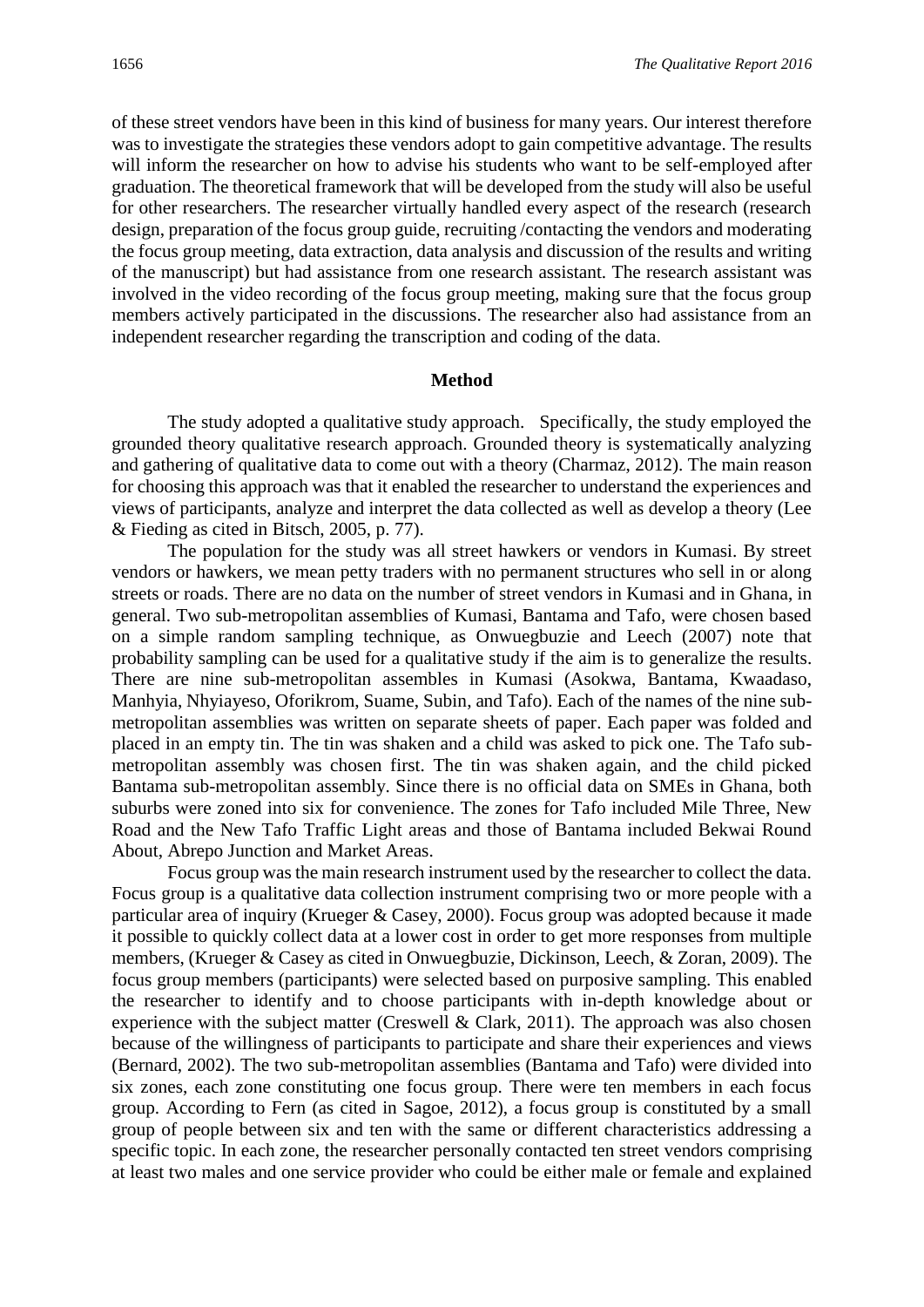the nature and purpose of the study to them. This was done in order to get different views from different traders at different locations in the sub-metropolitan assemblies and to also get indepth views from them (Creswell & Clark, 2011). One of the street vendors contacted in each zone was chosen as the focus group leader. The researcher went round with him/her and introduced him/her to the remaining nine vendors that he/she was the leader and that he/she would organize them for the focus group meeting. The focus group leader in each zone met his/her group and agreed on the day and time that would be convenient for them to meet the researcher.

With the exception of the Tafo Mile Three, which had two males and eight females, the rest of the focus groups had three males and seven females. Tables 1 and 2 give detail information about each participant in each zone. The researcher met the group in specific locations agreed upon on different Sundays. In all, each focus group meeting lasted between one and two hours. The questions were based on an already prepared guide (see Appendix A for the interview guide). The questions were semi-structured and open ended; however, they required in-depth discussion. They bothered on the background information of the street vendors as well as the competitive advantage strategies adopted. During each focus group meeting, the researcher and his research assistant greeted the participants and asked how they were faring. The researcher and his research assistant introduced themselves to the participants first. The researcher informed the participants of the purpose of the meeting and the fact that he would moderate the discussion. Also the meeting was held in a safe place to allay their fears. Additionally, he assured the participants of the confidentiality and anonymity of their contributions. The researcher then asked each participant to introduce himself/herself. Having sought the permission of the participants, the research assistant video recorded the entire discussion. We used a video recorder because it made it possible for us to gather in-depth information about the event and to categorize the information gathered (Edwards & Westgate, 1987). Besides, video captures all aspects of the event or situation being covered, including how the participants talked, their facial expression, gaze and gesture (Jewitt, 2012).

| Group<br>(Participants)<br><b>Bantama</b> | <b>Sex</b> | Age | <b>Business/Activity</b>                        | No. of Years in<br><b>Business</b> |
|-------------------------------------------|------------|-----|-------------------------------------------------|------------------------------------|
| Bekwai Round<br>About                     |            |     |                                                 |                                    |
| 1                                         | Male       | 25  | Shoeshine                                       | 10                                 |
| 2.                                        | Male       | 19  | Coconut seller                                  | 3                                  |
| 3                                         | Female     | 23  | <b>Traditional hair dresser</b><br>(plait hair) | 5                                  |
| 4                                         | Female     | 17  | Water seller                                    | 3                                  |
| 5                                         | Female     | 45  | Hair dyer                                       | 22                                 |
| 6                                         | Female     | 21  | Doughnut                                        | 6                                  |
|                                           | Female     | 18  | Orange seller                                   | 7                                  |
| 8                                         | Female     | 20  | Pineapple seller                                | 5                                  |
| 9                                         | Female     | 26  | Groundnut seller                                | 14                                 |
| 10                                        | Male       | 22  | <b>Barber</b>                                   | 8                                  |

**Table 1.** Bantama Focus Group Discussion (Participants Background Information)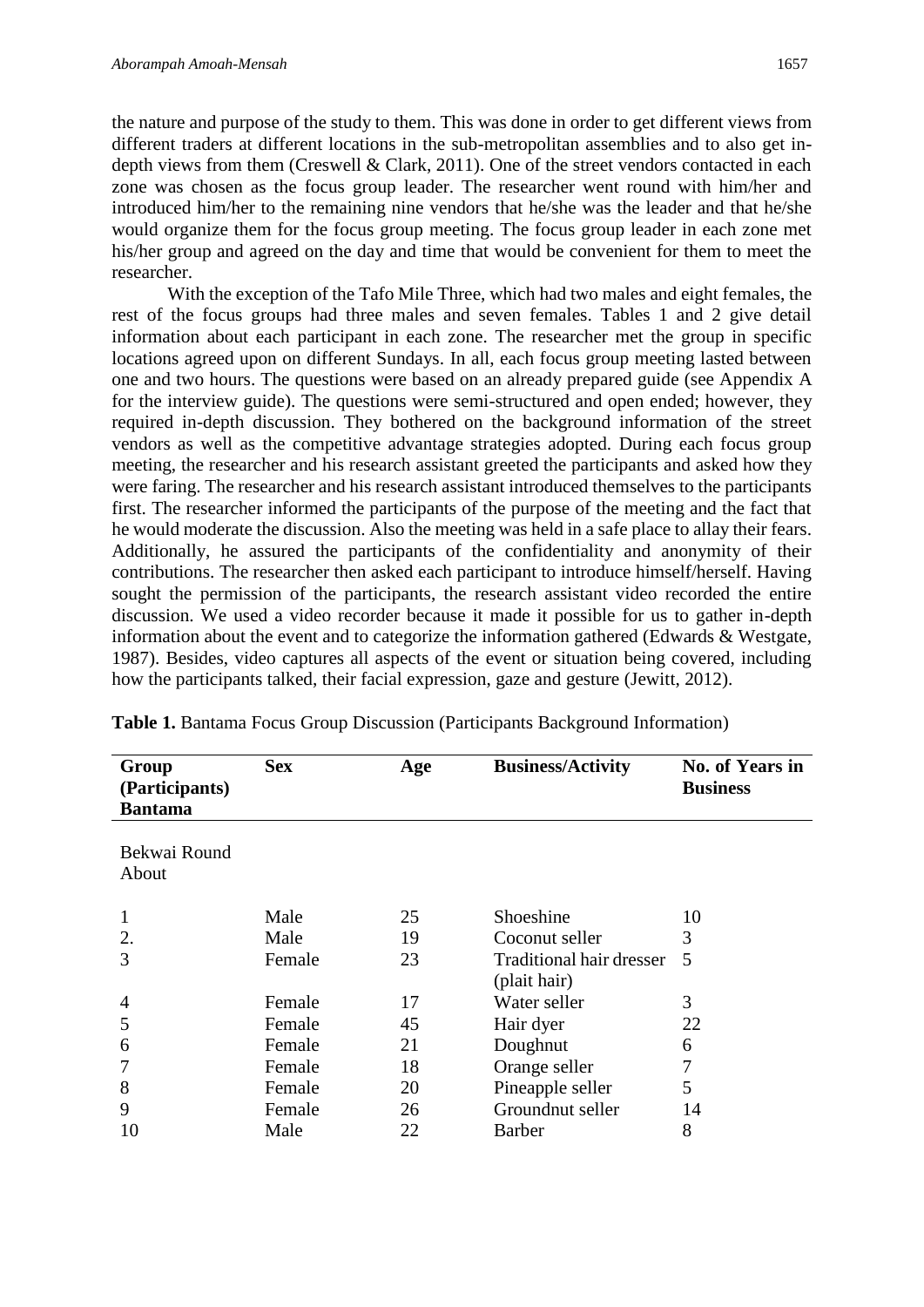| 11                  | Female | 30 | Shoe polish            | 14              |
|---------------------|--------|----|------------------------|-----------------|
| 12                  | Female | 17 | Phone cards            | 3               |
| 13                  | Female | 28 | Second hand clothes    | 12              |
| 14                  | Male   | 19 | Traditional pedicure   | $5\overline{)}$ |
| 15                  | Female | 46 | Traditional hair dyer  | 26              |
| 16                  | Female | 24 | Stationery             | 9               |
| 17                  | Male   | 29 | Duster                 | 7               |
| 18                  | Female | 16 | Sweets                 | 3               |
| 19                  | Male   | 18 | Shoe shine             | 4               |
| 20                  | Female | 42 | Fruit seller           | 28              |
| <b>Market Areas</b> |        |    |                        |                 |
| 21                  | Female | 16 | Water seller           | 4               |
|                     |        |    |                        |                 |
| 22                  | Male   | 27 | Popcorn                | 9               |
| 23                  | Female | 20 | Stationery             | 5               |
| 24                  | Female | 26 | Pedicure/manicure      | 8               |
| 25                  | Male   | 19 | Dog chain $&$ belt     | 5               |
| 26                  | Male   | 24 | Water                  | 6               |
| 27                  | Male   | 30 | <b>Barber</b>          | 15              |
| 28                  | Female | 26 | Pastries               | 10              |
| 29                  | Female | 48 | Plantain chips         | 30              |
| 30                  | Female | 31 | Toothpaste/tooth brush | 12              |
|                     |        |    |                        |                 |

## Abrepo Junction

| Group<br>(Participants)<br><b>Tafo</b> | <b>Sex</b> | Age | <b>Business/Activity</b>        | No. of Years<br>in Business |
|----------------------------------------|------------|-----|---------------------------------|-----------------------------|
| Mile Three                             |            |     |                                 |                             |
| 31                                     | Female     | 15  | Sanitary pads                   | 4                           |
| 32                                     | Female     | 18  | Plantain chips                  | 3                           |
| 33                                     | Female     | 29  | <b>Traditional hair dresser</b> | 12                          |
| 34                                     | Female     | 33  | Toiletries                      | 14                          |
| 35                                     | Male       | 25  | Shoe shine                      | 10                          |
| 36                                     | Female     | 31  | Insecticides                    | 12                          |
| 37                                     | Female     | 27  | Christian toys                  | 10                          |
| 38                                     | Female     | 42  | Detergents                      | 26                          |
| 39                                     | Male       | 21  | Yogurts                         | 5                           |
| 40                                     | Female     | 22  | Pegs                            | 7                           |
| New Road                               |            |     |                                 |                             |
| 41                                     | Male       | 28  | Newspapers                      | 14                          |
| 42                                     | Male       | 17  | Shoeshine                       | 3                           |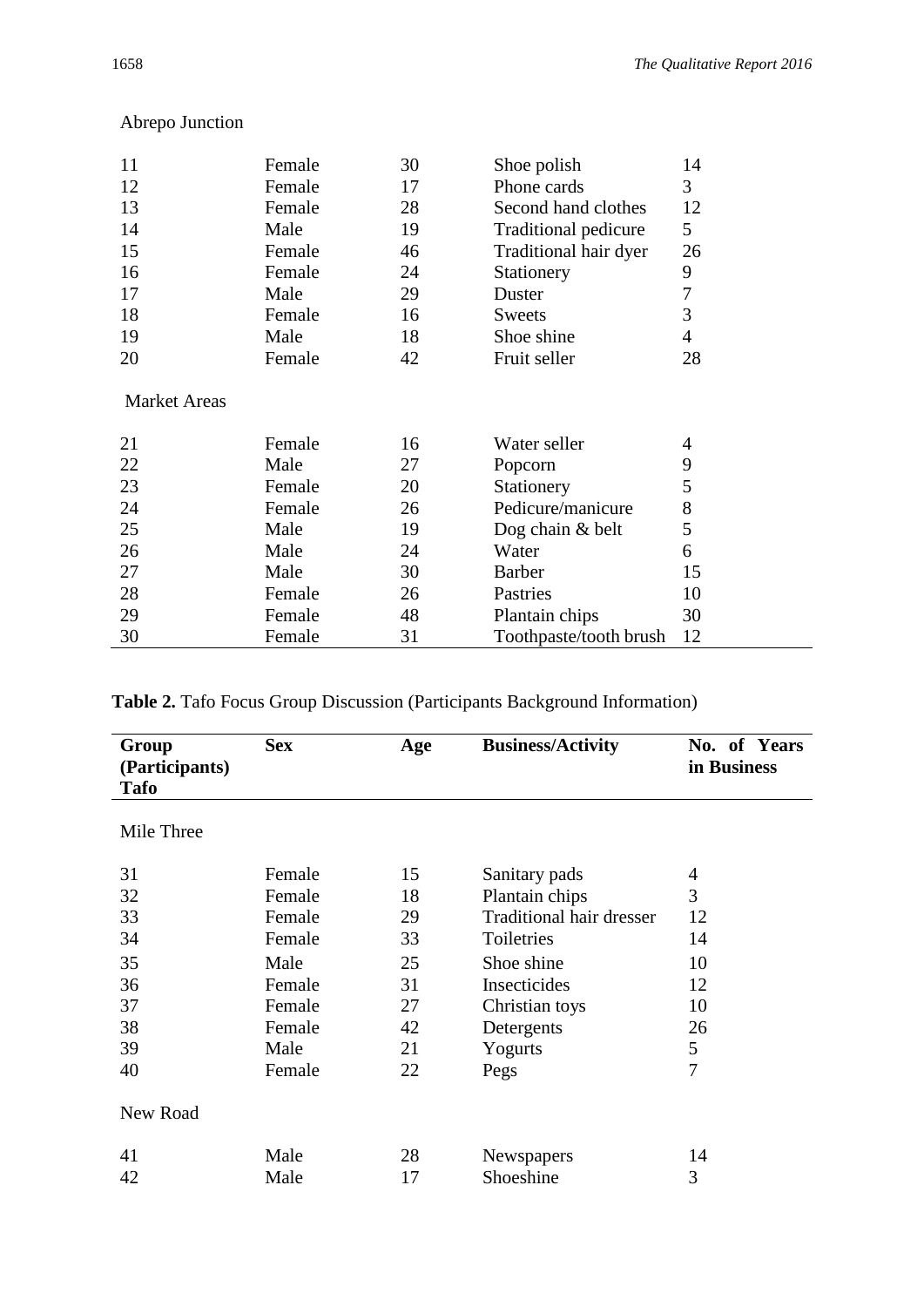| 43                               | Male   | 36 | Torch lights/battery cells | 10             |
|----------------------------------|--------|----|----------------------------|----------------|
| 44                               | Female | 22 | Insecticides               | 6              |
| 45                               | Female | 19 | Popcorn                    | $\overline{4}$ |
| 46                               | Female | 34 | Children toys              | 18             |
| 47                               | Female | 26 | Fruits                     | 10             |
| 48                               | Female | 32 | Canned food                | 14             |
| 49                               | Female | 42 | Second hand clothes        | 20             |
| 50                               | Female | 28 | Phone scratch cards        | 12             |
| New Tafo<br><b>Traffic Light</b> |        |    |                            |                |
| 51                               | Male   | 22 | Shoe shine                 | 7              |
| 52                               | Male   | 26 | Ear phones                 | 10             |
| 53                               | Male   | 19 | <b>Dusters</b>             | 5              |
| 54                               | Female | 23 | Fruits                     | 6              |
| 55                               | Female | 29 | Toothpaste/<br>tooth       | 12             |
|                                  |        |    | brushes                    |                |
| 56                               | Female | 24 | Traditional hair weaver    | $\overline{4}$ |
| 57                               | Female | 21 | Plantain chips             | 6              |
| 58                               | Female | 38 | Soap/detergents            | 17             |
| 59                               | Female | 24 | Handkerchiefs              | 5              |
| 60                               | Female | 17 | Fruits                     | 3              |

## **Ethical Consideration**

Although the author does not know any research ethical body in the country, efforts were made to conduct the research in an ethical manner. The researcher informed each of the focus group members the reason for contacting them, explaining to them that the research was purely for academic purposes. The researcher also allayed the fears of the participants as the meeting was being held in a safe place. They were told that information collected would be treated private and confidential. The researcher also stressed that members were prohibited to divulge information about the meeting, especially issues pertaining to personal matters. Everybody was treated with respect and there was no form of coercion, intimidation, criticisms and insults from the researcher and the research assistant or among the members of the focus groups. Still, any member who was not comfortable with anything during the meeting was at liberty to voice it and members could opt out at any point if they so desired. In addition, permission was sought from the members to video record the meeting.

## **Data Analysis**

The theoretical framework was derived from the data collected. Inductive reasoning was used to analyze the data since according to Hodkinson (2008), grounded theory qualitative research analysis uses inductive reasoning because the theory emanates from the data collected. In addition, the grounded theory approach was adopted because to the best of our knowledge, there is paucity of research regarding the development of theoretical framework on strategies used by street vendors to gain competitive advantage. The main objective of the study was to investigate the strategies adopted by street vendors to gain competitive advantage. The video was transcribed and coded. Transcription is the changing of sound/image from recording to text (Duranti, 2007). Davidson (2009) is of the view that the process of transcribing is selective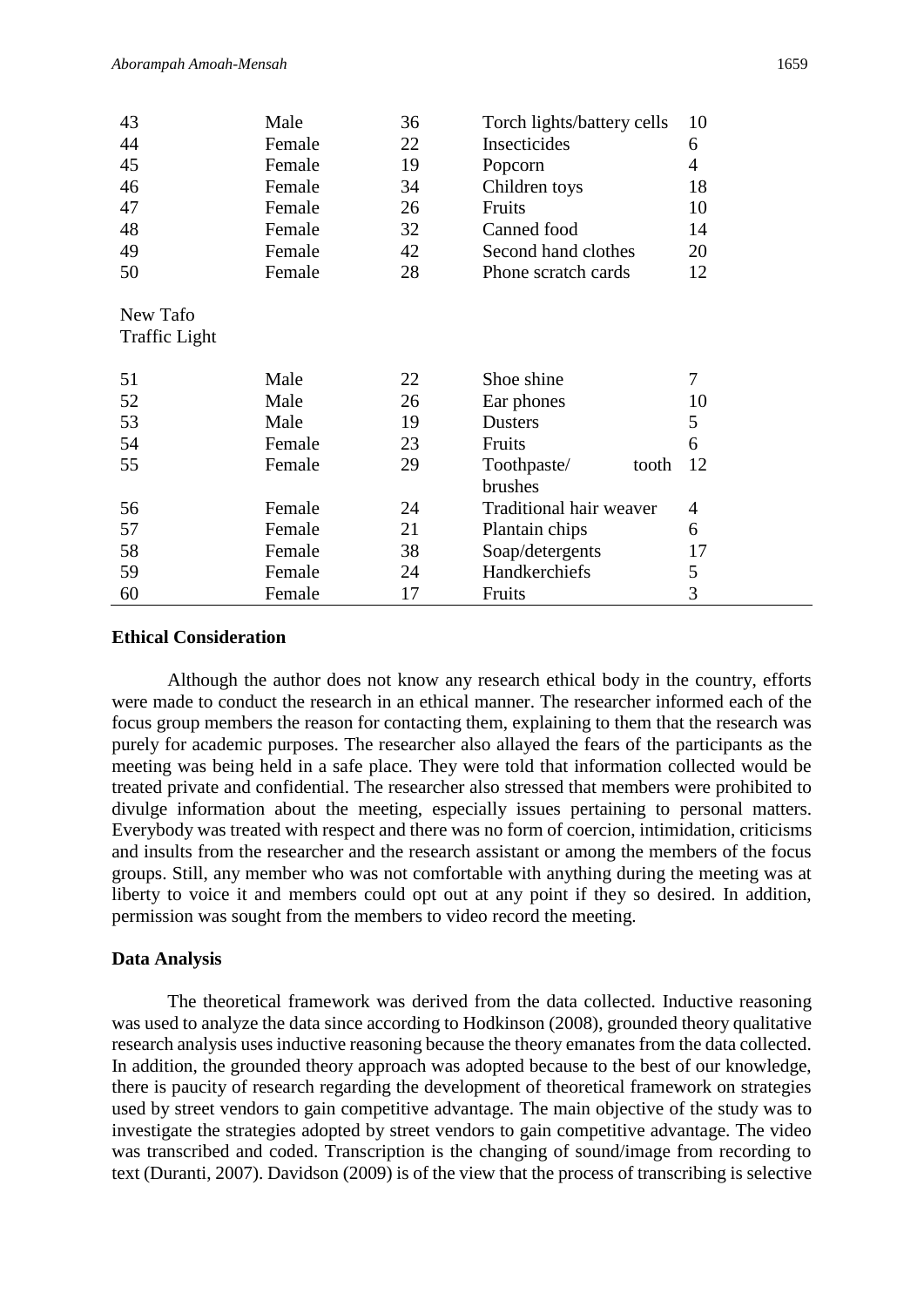because some phenomena or features of talk and interaction are transformed. According to Strauss and Corbin (1990), data coding and analysis of the grounded theory approach go through three stages: open coding, axial coding and selective coding. Open coding concerns identification and developing categories and sub-categories regarding their properties and dimensions. Axial coding, on the other hand, refers to the relationships between the categories and the sub-categories. Finally, selective coding deals with merging both or some of the main categories and sub-categories, re-categorizing them to constitute main categories or themes taking into consideration the theory to be developed. We also went through these stages in analyzing our data.

Since six focus group meetings were held and video recorded, each focus group video was played several times and the researcher and an independent researcher transcribed both verbal and non-verbal conversation (communication) verbatim and manually. The researcher and the independent researcher did the transcription individually and independently without being influenced by each other. According to Sagoe (2012), the researchers have to do the coding themselves to enhance the quality of the analysis. The transcribed data for each focus group were coded and this involved categorization into main categories and sub-categories bearing in mind the objective of the research― (i.e., to explore the strategies adopted by the street vendors to gain competitive advantage). Relationships were established among the main categories and sub-categories and finally merging some sub-categories. A composite data (main categories and sub-categories) was determined for each focus group. Based on this, another composite data were found for the entire six focus groups. The researcher and the independent researcher met and compared their results to ensure consistency. The composite data for each focus group and the entire six focus groups of the researcher and independent researcher were compared. This process was repeated three times and all variations in the coding were thoroughly discussed until we agreed upon common ones (codes). That is, some of the codes were deleted or combined to constitute new categories and relationships among them maintained or re-established. We reached a saturation point where new main and subcategories did not emerge or were exhausted. This constituted the final coding stage used for the analysis. The main categories have been summarized and the analysis and discussion of the results were done according to the main categories as follows: networking, multiple undifferentiated market strategy, convenient products, "dying and resurrecting" (exit and return into business), changing of goods and services, flexible operating or working hours, cost-based pricing strategy, trade credit and locational advantage.

#### **Results and Discussion**

#### **Background Information**

The data revealed that the number of street vendors is over 3000 and 4000 for Tafo and Bantama respectively. (These figures were arrived at during the focus group meeting. Each member was asked to indicate the estimated number of street vendors in their area (zone). The average number for each group and the composite for each of the sub-metropolitan assemblies (Tafo and Bantama) were determined based on the figures given). The majority of the vendors in both suburbs are women, with the youth dominating both sexes. Also, the majority of them have little or no education; the majority sells two or more products, and the majority does not have permanent structures. With regard to the service providers, shoeshine boys are in the majority.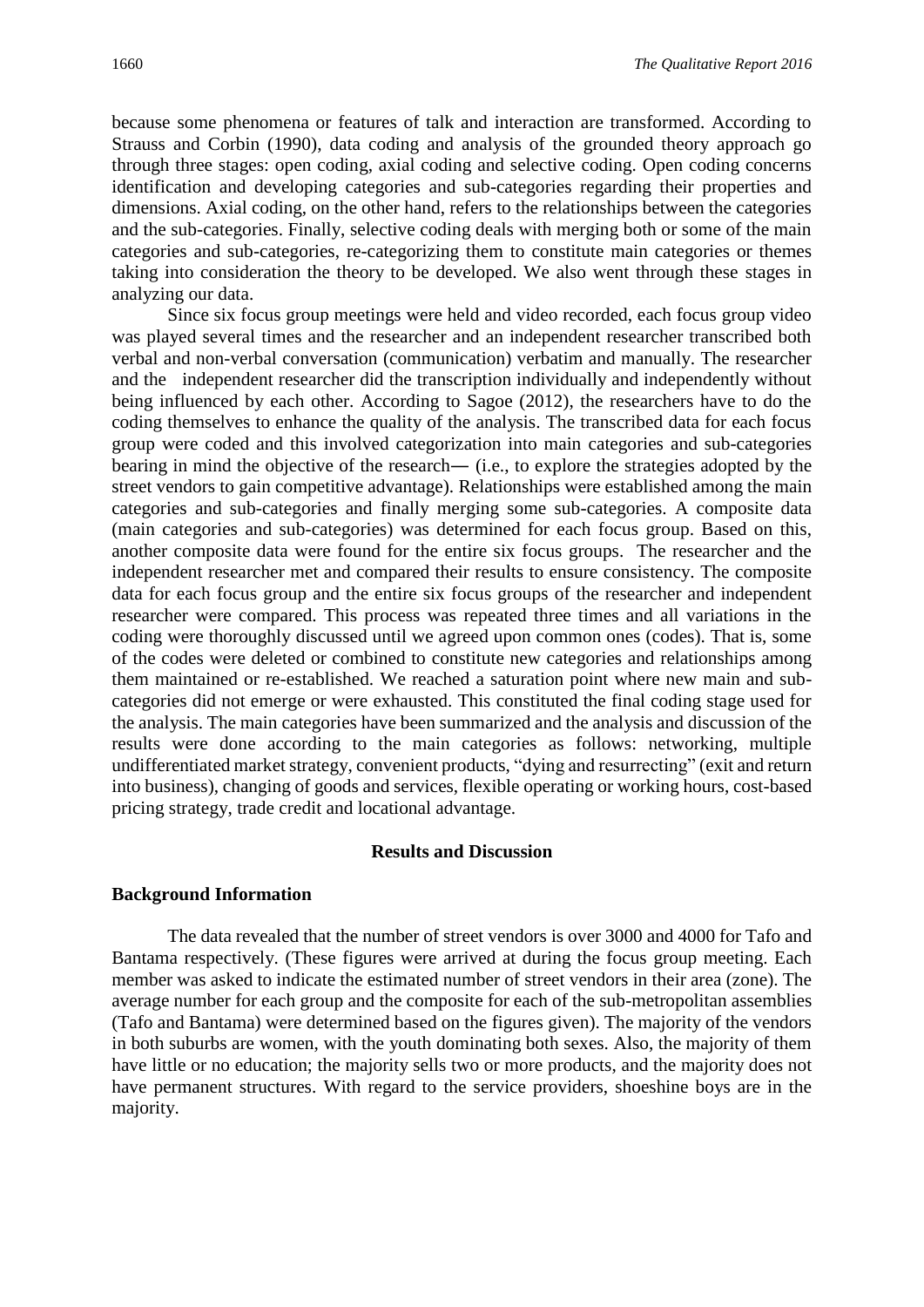## **Networking**

The results of the analysis of the focus group meeting showed that street vendors engage in networking; that is, a relationship that involves co-operation and collaboration between and/or among the vendors. This usually takes the form of information sharing on prices of items, especially those whose prices are relatively low, and/or fast moving items (with high rate of sales turnover). A lady explained how information is shared:

Sometimes Akua or Adwoa will inform me that a new canned fish is on the market and it's being sold by Sister Akos, the retailer. The price is relatively cheaper. If you sell one tin of fish (one by one), you will get profit. I will go with Akua to Sister Akos' shop to buy a box of the fish to sell them one by one.

Another time, Kofi will call me on the telephone and tell me that prices of pomade have shot up, so I should change my prices. In fact, you gain much if you have a large stock.

Not only do they share information about items, they also share information about wholesalers and retailers who have flexible terms of trading with respect to repayments and returning defective goods that may have been bought as well as those who have credibility for selling quality goods. This suggests that street vendors have in-depth knowledge about prevailing conditions in the market. The networking strategy also assists them to reduce cost. Apart from the information above that is shared among vendors, they also share information about their personal lives. This is usually done on one-on-one basis or when they are in larger groups. At times, the vendors pull resources together to buy in bulk from wholesalers and share among themselves based on the amount each contributed. This is because wholesale prices are lower than retail prices, thereby making it possible for vendors to make more profit.

Another lady from the group has this to say about putting money together to buy in bulk:

I started with an amount of ten cedis  $(C10.00)$  in 2006 selling roasted groundnuts. In six months, my working capital was 80 cedis  $(\mathcal{C}80.00)$ . One day, my friend Akua told me that a group of women wanted to pull their money together to buy a new tinned tomato that is on the market. I contributed 100 cedis (Ȼ100.00), Akua contributed 150 cedis, Afua contributed 200 cedis etc. Altogether, we were 10 women and we mobilized one thousand and six hundred cedis ( $\mathcal{C}1600.00$ ). We bought 30 boxes from a wholesaler at 1500 cedis  $({\mathcal{C}}1500)$ , that is 50 cedis ( ${\mathcal{C}}50$ ) per box. One box sold at retail price was 65 cedis  $({\cal C}65.00)$ . I had two boxes. Each box contains 30 tins. I sold each tin at two cedis and fifty pesewas ( $\mathcal{C}2.50$ ) making a profit of 30 cedis ( $\mathcal{C}30.00$ ).

Small firms engage in networking because it helps them to access financial resources, knowledge/skills and to source physical capital or information as well as defend market position, profits and risks and benefits, (Gruat La Forme, Botta, Genoula, & Campagne, 2007). Networking also offers opportunities for new relationships, links or markets and access to new or complementary competencies, (Reddy, 2015).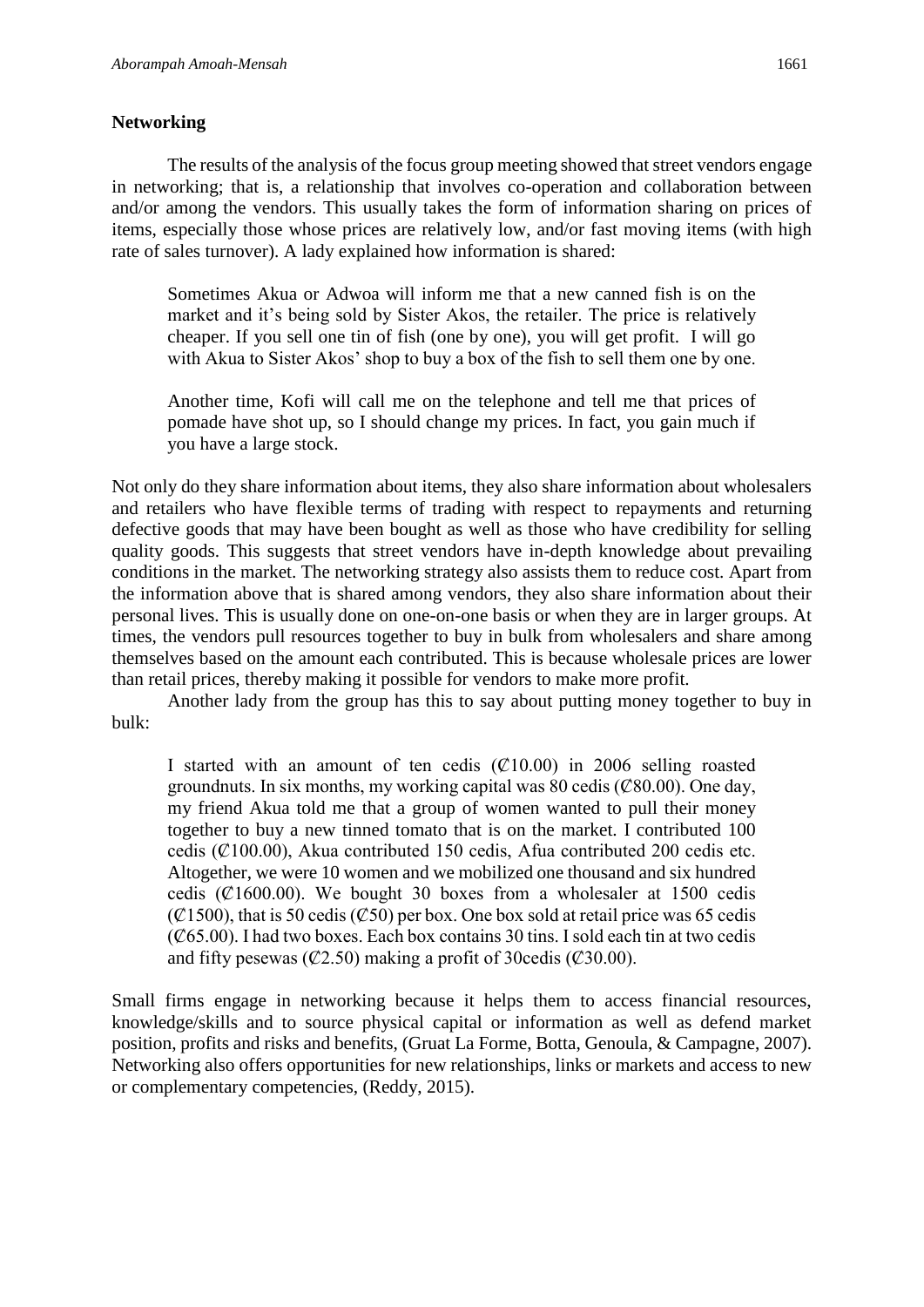## **Multiple Undifferentiated Market Strategy**

The results also revealed that street vendors engage in multiple undifferentiated market strategy. Here, the vendors sell two or more goods at the same time using the same promotional package like advertising. They usually call pedestrians to have a look at their items or draw their attention by ringing bells. They target everybody because they think that all customers need their goods or have similar needs.

The extract below indicates how a member of one of the focus groups explained how they advertise their products,

We have to be aggressive to draw the attention of pedestrians to have a look at our wares. We usually call them and flatter them with praises and appellations to buy from us.

One woman in the group had this to say:

Whenever I see a pedestrian, I shout oh! My husband, or my sister, come and have a look at my items. They are very cheap and of high quality. Buy one. Sometimes I advertise by shouting, I am selling at a loss, come and buy.

According to Carpenter, Glazer and Nakamoto (1997), the aim of a marketing strategy is to alter and influence consumers' demands. This notwithstanding (though using the same promotional strategy), different prices are charged for the different items. In fact, the vendors adopt this strategy because it is cost effective.

#### **Convenient Products**

The results revealed that street vendors sell convenient products. These are goods that are less expensive and readily available for purchase. Also, consumers spend little time or make no effort in searching for information about them because they are basic goods that are used or needed every day. This supports the assertion of Murphy and Enis (1985) that consumers do not envisage higher risk when making decision to buy convenient products. In addition, consumers spend less money and time in buying convenient products. Convenient products that street vendors sell include food items, toothpaste, stationery, footwear, clothing, herbal drugs and simple orthodox drugs like paracetamol. The vendors sell these convenient goods for two main reasons – as a strategic reason because such goods can be easily sold and, secondly, because they have small capital. The vendors mention, however, that in recent times, they are trying to diversify their products, as some now sell non-convenient goods like suitcases. Selling convenient products also suggests street vendors want to meet the needs of every consumer. The reaction of a member of the focus group regarding why they sell convenient products is presented below:

Our customers are always busy, very often in haste to search for vehicles to their destinations. Pedestrians usually carry little money around, so if you sell expensive items, no one will buy. You see we have families and if you do not get money home, how can we care for our children? Everyday, whatever the case, we have to get money. Selling convenient products is a guarantee that at least it is affordable that everybody can buy something.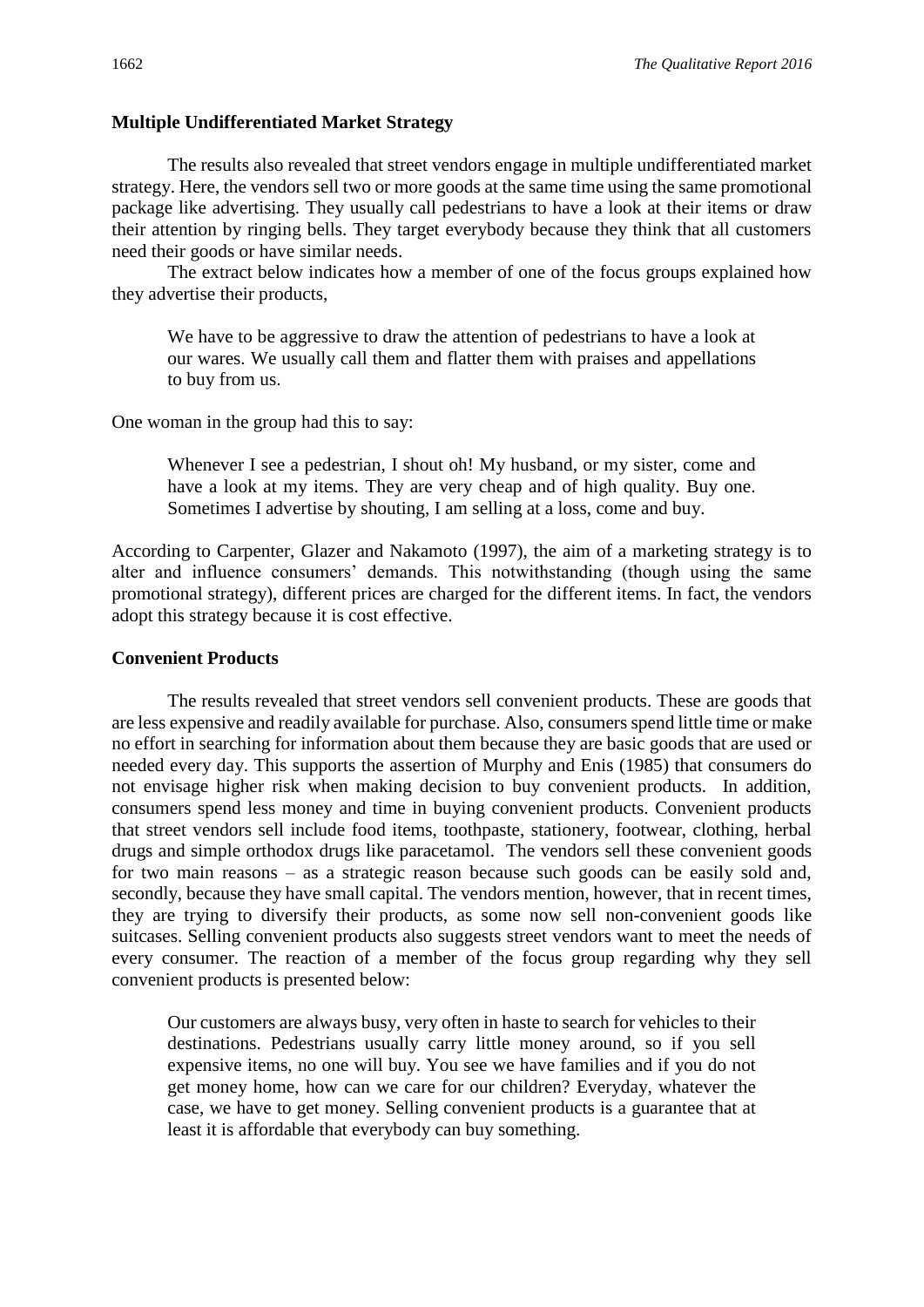## **"Dying and Resurrecting" (Exit and Return into Business)**

The results of the analysis of the focus group meeting showed that one strategy that street vendors adopt is "dying and resurrecting." According to the vendors, they can cease operation temporarily or fold up completely depending on the circumstances. Circumstances that may force them to engage in "dying and resurrecting" include marriage, child birth, death of relatives and friends, sickness, festivals, competition, farming, economic hardship that has made businesses non-lucrative, travelling, changing of helpers and sometimes harsh policies by city authorities. The vendors indicate that they normally come back to business after some time. The break gives them the opportunity to re-strategize and to bounce back with renewed energy and vigor. One of the group members reported how she operates her business intermittently:

I come from a village to trade and go back to farm during the farming season. I keep the unsold items in my friend's room. I return to Kumasi to trade again during the lean season. When I give birth, my business will be temporarily be put on hold for about three months before I resurface. My business has been operated on a temporary basis.

Another woman indicated this below:

I am a single parent. Doing business has been intermittent. My capital is not enough. Sometimes, I used part of my working capital to cater for the family. When business is not booming, I have to stop operating till I get enough capital from my father.

It emerged from the study that some vendors genuinely exited business because of management reasons, economic hardship or competition. This supports the assertion of Kamunge, Njeru, and Tirimba (2014) that management is the main cause of SMEs failure. However, this is always not the case, as the study finds that vendors do business for specific purpose after which they fold up. This really suggests that street vendors have the potential to enter into any business.

## **Changing of Goods and Services**

One strategy that street vendors employ is regularly changing the type of goods and services sold. A seller who deals in footwear can change overnight to sell tomatoes or sell both items. Street sellers adopt this strategy depending on the rate of sales turnover or profit. The shift to sell a new product or both items also depends on the occasion, for example, Christmas, Easter, and festivals. On Valentine's Day, for example, many people sell flowers in addition to their main goods and services. One woman narrated how she varies the goods she sells:

Sometimes I sell jewelries, combs, and handkerchiefs. Another time, I sell stationery or sometimes biscuits. I have even sold foodstuffs before. I stop selling certain items and sell another one. I sell anything that fetches me money. Sometimes, I sell one or two items for a long time, another time, for a short time. That is how our business is.

Frequent changing of goods and services suggests that street vendors are versatile and can adapt to situations. As indicated by Walsh (2010), some street vendors are flexible and therefore vary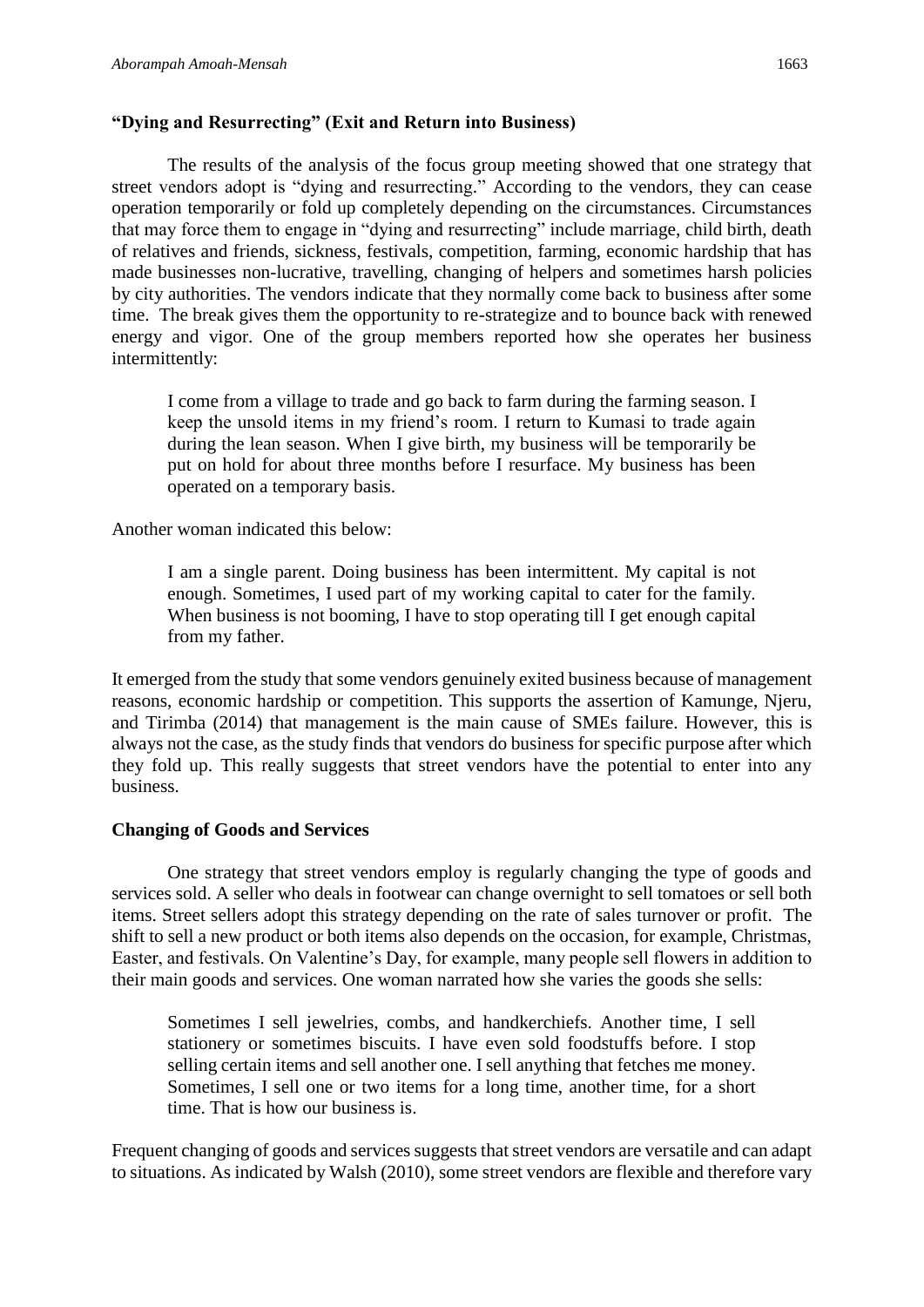their products and location of doing business. As noted by Nelson, Nelson, and Ghods (1997), adaptable organizations search for opportunities when the environment is turbulent. Similarly, Sharma and Sushil (2010) also intimate that in order for organizations to compete effectively, they have to be proactive and develop strategies to adapt to the prevailing conditions.

## **Flexible Operating or Working Hours**

The vendors noted that one major strategy they adopt is the exploitation of flexible operating hours. Thus, they do not have specific working hours. Rather, they decide to work long or short hours depending on the circumstances in which they find themselves. In most cases, their working hours depend on the target customers, the season, social, religious and economic conditions and their general health. For example, the majority of vendors that operate at lorry stations or in the central business districts operate a 24-hour business style. In most cases, they sleep and have their bath or wash their clothes at the same place. One woman indicated how flexibly she operates her business:

We do not have a specific time to operate. I usually come to work at 6:00am and leave here at 9pm. Sometimes I come at 1pm and go home at 5am. Another time, I come at 10am and leave at 7pm. I change my time of operation just to satisfy my loyal customers and get new ones as well.

This suggests that street vendors have customized packages for their customers. This supports the assertion of Koch and Van Straten (1997) that SMEs have to be more flexible than large firms in order to be able to respond to customers' needs. Sharma and Sushil (2010) also assert that in order for organizations to compete effectively, they have to be proactive and develop strategies to adapt to the prevailing conditions.

#### **Cost-Based Pricing Strategy**

The results also showed that the street vendors adopt a cost-based pricing strategy in which case determining the selling price of the items depends on a myriad of factors. These include the expenses made in purchasing the goods, the profit margin, and the type of goods sold. Another factor that determines the price is the condition of the goods. This also includes whether the goods are perishable goods or nearing expiration or they are new products or fast moving commodities in which case their rate of turnover is high. For example, a perishable good may attract little profit margin than a non-perishable one and therefore may be priced low. Other factors that can determine the pricing of the goods include special occasions like festive occasions, the type of day, week or month and the urgency with which the item is needed. To the vendors, it is easy for them to price their goods and services. One of the group members has this to say about how they price their commodities,

I buy one box of pens of fifty at twenty-five cedis (Ȼ25.00). I sell one pen for two cedis and fifty pesewas ( $\mathcal{C}2.50$ ) — 50/25 =  $\mathcal{C}2.00$  plus profit of fifty pesewas  $({\mathcal{C}}0.50)$ .

This suggests that the profit margins of street vendors depend on a myriad of factors. As asserted by Bradshaw and Brooks (1996), cost is not the only factor that should be taken into consideration but also market forces that will yield profit for the firm. According to Cyert and March (1992), taking decisions on this pricing policy is cost effective.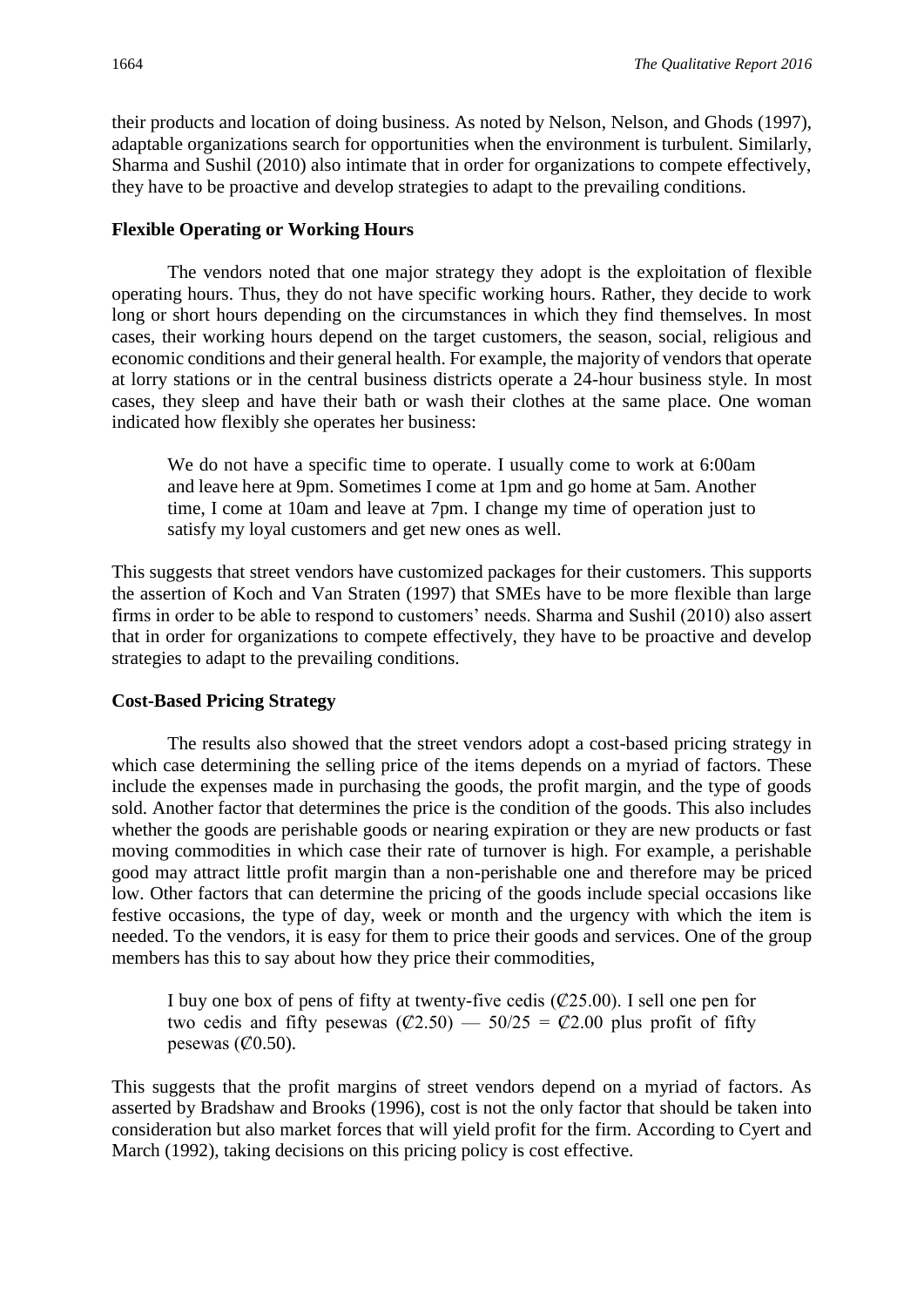It was also clear from the results of the focus group meeting that street vendors embark upon sales promotion as a strategic mechanism. The street vendors normally use the term "donkomi" (meaning goods which are very cheap and so can be afforded by everybody) during such promotional sales. They undertake sales promotion when the goods, usually food items, are nearing their expiry dates (usually few weeks or months to the expiry date). Although promotional sales can take place at any time of the year, they are usually held close to festive occasions like Easter, Christmas or Ramadan. During such sales, items are sold at a reduced price. For instance, two or more items may be sold for the original price of one item, a phenomenon the vendors refer to as "buy one, take one or two for free." One of the women in the group described how she did her sale promotion,

I usually sell biscuit which are nearing expiration, sometimes less than a month to expire. I sell from November to December. I sell two packets containing ten sachets for five cedis  $(\mathcal{C}5.00)$ .

Another form of sales promotion is observed when new items are being introduced into the market. Here, the street vendors are the main advertisers and distribution agents of such items. They use personal selling strategies in a bid to convince pedestrians of the benefits of the product. Usually, these items are food items, especially canned foods, and they are sold at a relatively cheaper price compared to similar items on the market. Another woman has this to say about how they introduced new commodities into the market:

I collect one box of new tomatoes from a woman who owns a shop and sell at a reduced price because it is just being introduced into the market. I go for another box as soon as the box is emptied. I sell this till the price is increased and sales reduce, then I shift to another commodity.

According to the vendors, this is one of their main sources of revenue, especially when they get the items from wholesalers either by combining their money to buy in bulk or when goods are given to them on "sell as you pay daily method," a type of trade credit in which the street vendor daily repays the amount he/she owes after sales to the retailer. This suggests that sales promotion is a profitable venture for street vendors. According to Kotler and Amstrong (2008), firms organize sales promotion so that more goods are sold or disposed of faster.

## **Trade Credit**

The results indicated that the vendors get their goods from either retailers or wholesalers and pay at a future date as agreed upon by both parties. According to the vendors, this arrangement is principally based on trust. Trust between the street vendors and retailers or wholesaler depends on the period in which both parties have traded or known each other. Trust can also be based on recommendations from colleague street vendors, retailers and wholesalers or a guarantee from someone the wholesaler/retailer knows. The amount of goods and the time for repayment are not determinate, as that depends on the strength of the relationship between the retailers or the wholesalers and the one doing the recommendation. The longer both parties (street vendor and retailer or wholesaler) have known each other, the stronger the relationship, the larger the amount of goods involved, and the longer the repayment period. The vice versa is also applicable**.** The same principle holds for the relationship between the one making a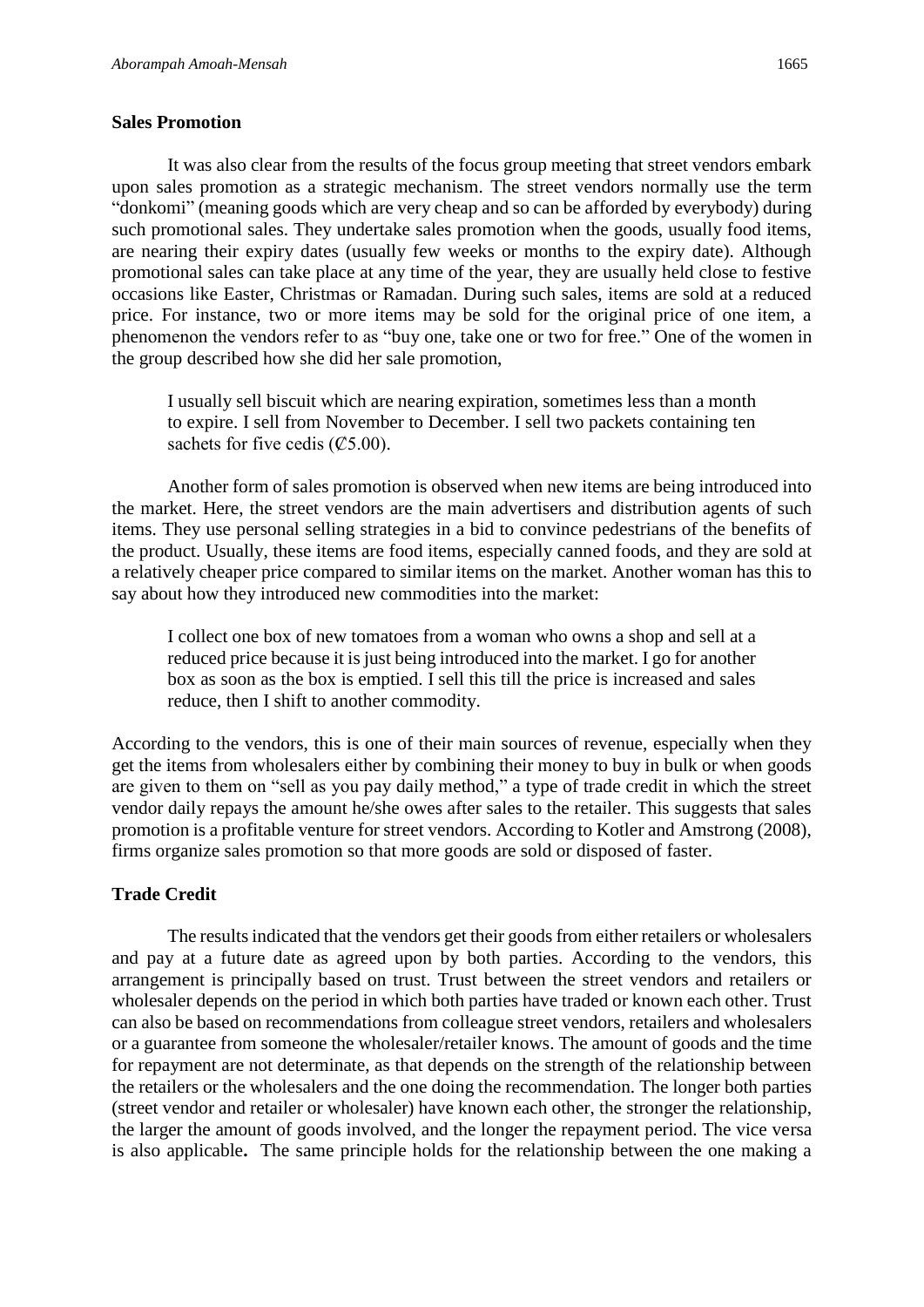recommendation for the street vendor and the retailer or wholesaler. One of the women in the group narrated how she gets her trade credit:

I started with a small amount of money but with time, the retailers I buy from got to know me well. Initially, when I bought one box of biscuits, they added another box and I was asked to pay in two weeks. This continued for a while. Later, I was given two boxes to pay in a month when I buy one box. This was increased to three boxes, then to four and I was still given one month to pay.

The amount of goods and the time of repayment also depend on the condition or state of the goods and the period in which the goods are sold. For example, vendors are given more goods and a relatively shorter period to make payment when those goods are nearly expired, especially food items. Also, when it is close to festive occasions like Christmas, the repayment period is usually shorter but the amount of goods given to the vendors may be more. This suggests that street vendors get cheaper sources of finance from retailers and wholesalers. According to Demirguc-Kunt and Maksimovic (2002), trade credit is an alternative to bank credit and the most important external source of finance to SMEs. In the same vein, Miwa and Ramseyer (2005) assert that many firms choose trade credit because they secure the money in an easier manner.

## **Locational Advantage**

It emerged that the vendors situate themselves in strategic locations in order to attract pedestrians to buy more. The street vendors, especially the mobile ones, immediately re-locate to new places where they reckon that business may be booming. The account of one of the women in support of locational advantage is summarized as follows:

I started selling on one pavement. Later I moved to and fro different pavements. Sometimes, I move from one destination within the lorry park to another. I usually approach the pedestrians and convince them to buy the items.

Also, those vendors who are stationary may relocate temporarily or permanently to new settings where business may be booming. Sometimes, they may remain at one place but send their helpers like relatives to go round with their goods and services to places where they think business is booming. Another woman has this to say:

I sell roasted plantain and I have a permanent place where I operate from. Sometimes, I ask my colleagues to take care of the plantains that are not well roasted whilst I put the well-roasted ones in a tray, carry them on my head and go round to sell. Sometimes, it is my children who go round to sell.

According to Walsh (2010), some street vendors are flexible and so vary their products and location of transacting business to new places where business may be booming.

## **Framework of Street Vending Competitive Advantage**

Figure 1 shows the framework of strategies adopted by street vendors to gain competitive advantage. As discussed, street vendors use networking, multiple undifferentiated market strategy, the sale of convenient products, strategic exit and return into business, regular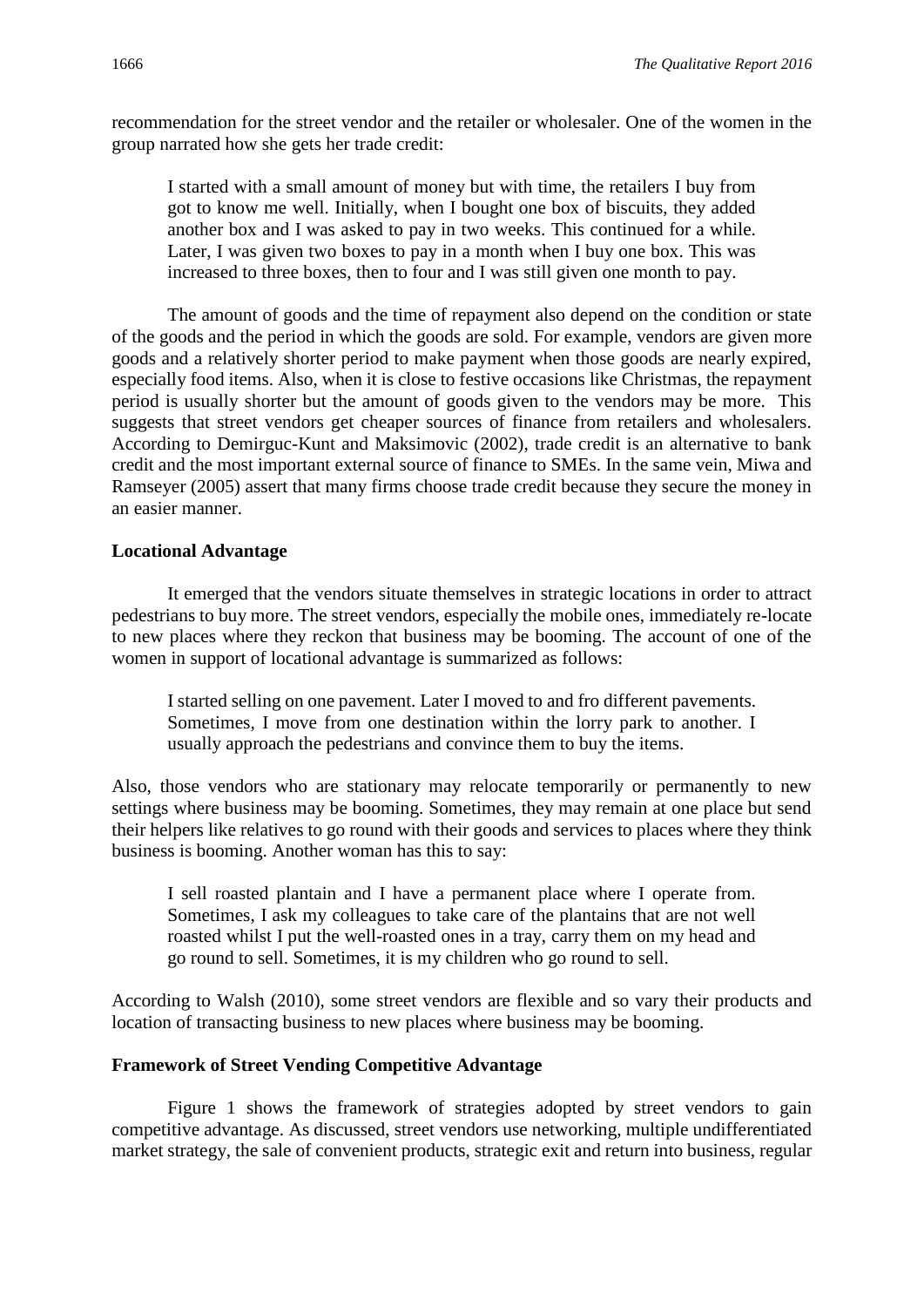changing of goods and services, exploitation of flexible operating hours, cost-based pricing strategy, sales promotion, trade credit and locational advantage to gain competitive advantage



**Figure 1. Strategies of Competitive Advantage of Street Vendors**

## **Conclusions and Managerial Implications**

Street vending or hawking is an important economic activity, especially in developing economies, as street vendors or hawkers play a major role in the distributing chain. Although this practice is well documented in the marketing literature, most previous studies focused attention on the general activities undertaken by street vendors and the problems they pose and encounter. Studies on the strategies street vendors adopt to gain competitive advantage have, however, received little or no attention. The present study, thus, set out to explore the strategies adopted by street vendors in two sub-metropolitan assemblies of Kumasi, Ghana, to gain competitive advantage. The study contributes to the strategic management literature by developing a theoretical framework of strategies adopted by street vendors to gain competitive advantage. Based on the focus group meeting, the study has provided a framework that describes the strategies adopted by street vendors to gain competitive advantage. The results of the focus group meeting indicate that street hawkers adopt many cost reduction strategies to remain competitive, including networking, multiple undifferentiated market strategy, the sale of convenient products, "dying and resurrecting" (strategic exit and return into business), regular changing of goods and services, exploitation of flexible operating hours, cost-based pricing strategy, sales promotion, trade credit and locational advantage.

The findings of the study have implications for managers. Flexibility is one of the major strategic tools SMEs possess and therefore must be treated as important. Street vendors should continue to adapt to situations and the environment, in general, to enable them serve their customers better. As stated by Golden and Powell (2000), flexibility in strategy and operational procedures stimulate firms to react efficiently to known and unknown changes in the market. In addition, flexibility enables SMEs to maneuver their way within the shortest possible time whilst large firms may find it difficult to do. Networking among street vendors should also be intensified. As noted by Reddy (2015), networking enables firms to take advantage of complementarities, exploit new markets, integrate activities or bring their resources or knowledge together to solve a common problem or attain economies of scale. By sharing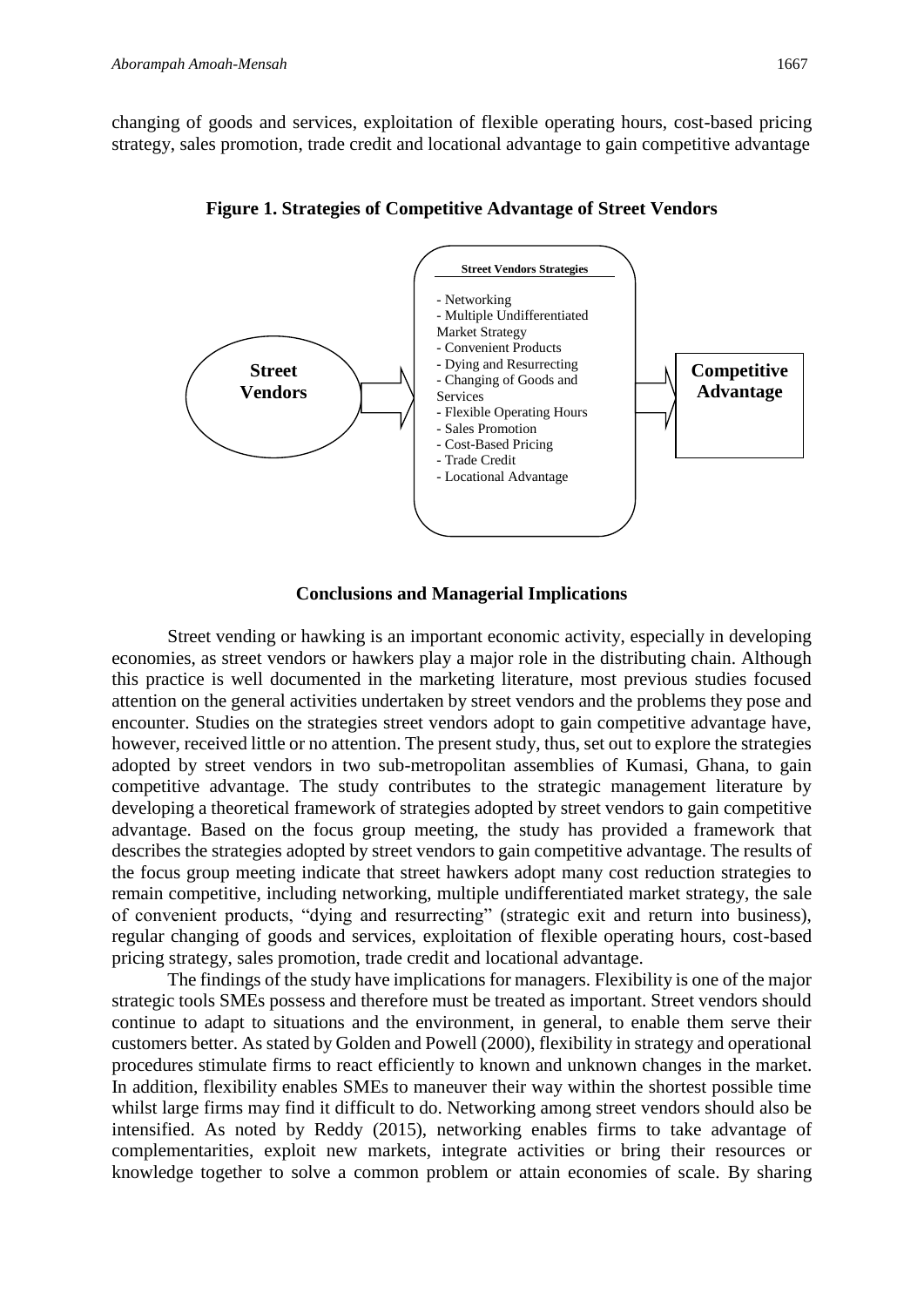information on prices of goods and services and retailers and wholesalers, the cost of searching for information as individual firms is reduced. Putting their resources together to buy in bulk from wholesalers also afford the street vendors the opportunity to get the goods at relatively low price, thereby saving cost.

The multiple undifferentiated products strategy also assists vendors to cut down cost as the same advertising strategy is used for all the products. In fact, the strategy is unique, as it does not feature in the strategic marketing literature. In the strategic marketing literature, the term undifferentiated market strategy is used to denote the practice where a firm targets everybody and sells one product with one marketing mix, (McDaniel, Lamb, Jr., & Hair, Jr., 2007). Street vendors are therefore encouraged to continue to use this strategy. Apart from making it possible for customers to have easy access to convenient products, selling convenient products enables the vendors to turn over their stocks at a faster rate, as convenient products are basic and therefore needed by everybody. Though sales promotion is one of the main sources of revenue for street vendors, they should pay attention to the expiration date of the products in order not to sell expired goods to unsuspecting customers. Indeed, the police have had to arrest some street vendors for selling unwholesome products. More often than not, the products they sell during sales promotion are nearly expired or have expired but have been repackaged for sales. They may fall prey to profiteering retailers and wholesalers. Trade credit is one of the cheapest sources of getting financial assistance. Therefore, street vendors should be credit worthy so that they will continue to get this facility. Street vendors should continue to operate at strategic places or move to and from places to increase sales so that they can remain competitive.

In Ghana, street vendors play a vital role as far as the distribution chain is concerned. However, their plight is often ignored and not taken seriously by the government of Ghana and city authorities. They are usually a vulnerable mass, comprising predominantly the youth, women and people from poor homes or people who are homeless. Given their circumstance, these vendors grapple with a number of challenges. For example, the women sometimes fall prey to men who rape them. In other instances, some women are compelled to sleep with men as a form of security. The men are also lured to indulge in smoking, peddle illicit drugs and/or engage in all manner of vices. It is, thus, absolutely necessary for the government and city authorities to enact laws that will regularize the activities of street vendors in a bid to give them legal backing. In addition, they can be provided with temporary accommodation as well as trained them on road safety precautions and how they can protect themselves from criminals. In general, the framework of strategies of competitive advantage by street vendors proposed in this study will serve as a guide for policy makers. Finally, as noted in the extant literature, evidence adduced from this study lends credence to the fact that street vending is an important economic activity.

#### **Limitations**

Since we employed the purposive sampling approach in selecting the focus group members, it might be possible that some people who could have provided more vital information were left out during the sampling. Indeed, not all the street vendors could have been used for the study since a large group size has its attendant challenges, including impeding the flow of discussion as there would be several people involved, time constraints and high cost. We however tried to recruit a homogenous group as much possible as we could to get divergent views. It is also possible that we did not exhaust all the questions from the members. We were however minded to reach a saturation point where there were no further questions we could have asked. Since the discussions were held in Asante Twi (a widely spoken language in Ghana), it is possible that some meaning may be lost in the course of translation into English.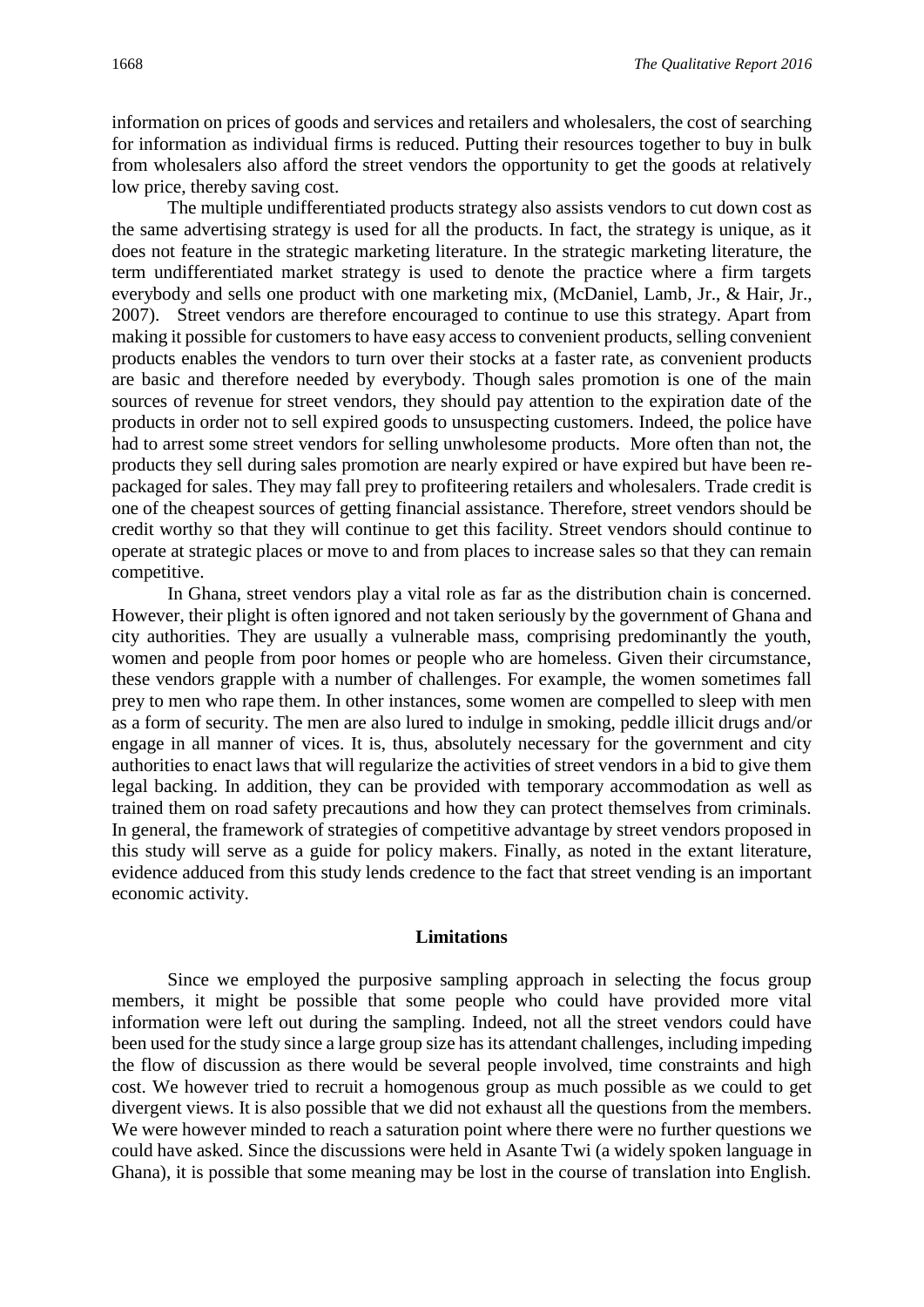That said, all efforts were made to ensure that the transcribed data was close to the original data as much as possible. In this vein, the researcher and the independent researcher being native speakers of Asante Twi individually transcribed the data after which comparisons were made to arrive at a common data. It might also be possible that we did not transcribe all the words but comparing the transcription of the researcher with that of the independent researcher, no words were left out.

#### **References**

- Abor, J., & Quartey, P. (2010). Issues in SMEs development in Ghana and South Africa. *International Research Journal of Finance and Economics, 39*(1), 218-228.
- Asiedu, A. B., & Agyei-Mensah, S. (2008). Traders on the run: Activities of street vendors in the Accra Metropolitan Area. *Norwegian Journal of Geography 62*(3), 191-202.
- Balkan, S., & Morales, A. (2000). Linking street vendors to the internet. *International Journal of Sociology and Social Policy, 30*(3/4), 99-122.
- Barney, J. (1991). Firm resources and sustained competitive advantage. *Journal of Management, 17*(1), 99-120.
- Baumann, F. A., & Kaiser, J. (2012). Interregional study vocational education and training (VET) in the informal sector. *RIFA - Réseau Interrégional pour l'Adaptation de la Formation, Bfz gGmbH International Division.* Retrieved from [www.rifa](http://www.rifa-eu.org/mediadb/9392/20308/EtudeComparativeInformel_eng.pdf)[eu.org/mediadb/9392/20308/EtudeComparativeInformel\\_eng.pdf](http://www.rifa-eu.org/mediadb/9392/20308/EtudeComparativeInformel_eng.pdf)
- Beneria, L., & Floro, M. S. (2006). Labour market informalisation gender, and social protection: Reflections on poor urban household in Bolivia and Ecuador. In S. Razavi & S. Hassim (Eds.), *Gender and social policy in a global context: Uncovering the gendered structure of 'the social'* (pp. 193-216). Basingstoke, UK: Palgrave.
- Bernard, H. R. (2002). *Research methods in anthropology: Qualitative and quantitative approaches* (3rd ed.). Walnut Creek, CA: Alta Mira Press.
- Besanko, D., Dranove, D., & Shamley, M. (2000). *Economics of strategy* (2<sup>nd</sup> ed.). New York, NY: Wiley and Sons.
- Bhowmik, S. K. (2005). Street vendors in Asia: A review. *Economic and Political Weekly***,**  *40*(22), 2256-2264.
- Bitsch, V. (2006). Qualitative research: A grounded theory example and evaluation criteria. *Journal of Agribusiness*, *23*(1), 75-91.
- Boateng, K., & Ofori-Sarpong, E. (2002). *An analytical study of the labour market for tertiary graduates in Ghana.* [Report]. The World Bank and the National Accreditation Board of Ghana: Accra, Ghana.
- Bromley, R. (2000). Street vending and public policy: A global review. *International Journal of Sociology and Social Policy, 20*(1/2), 1-28.
- Carpenter, G. S., Glazer, R., & Nakamoto, K. (1997). Toward a new concept of competitive advantage. In S. Gregory, S. Carpenter, R. Glazer, & K. Nakamoto (Eds.), *Readings on market-driven strategies: Towards a new theory of competitive advantage* (pp. 527- 540). Boston, MA: Addison-Wesley.
- Charmaz, K. (2012). The power and potential of grounded theory. *Journal of the Medical Sociology, 6*(3), 2-15.
- Chen, M. (2005). Rethinking the informal economy: From enterprises characteristics to employment relations. In N. Kudva & L. Beneria (Eds.), *Rethinking informalisation: Poverty, precarious jobs and social protection* (pp. 28-43)*.* Ithaca, NY: Cornell University Open Access Repository.
- Chirau, T. J., & Chamuka, P. (2013). Politicisation of urban space: Evidence from women informal traders at Magaba, Harare in Zimbabwe. *Global Advance Research Journal of*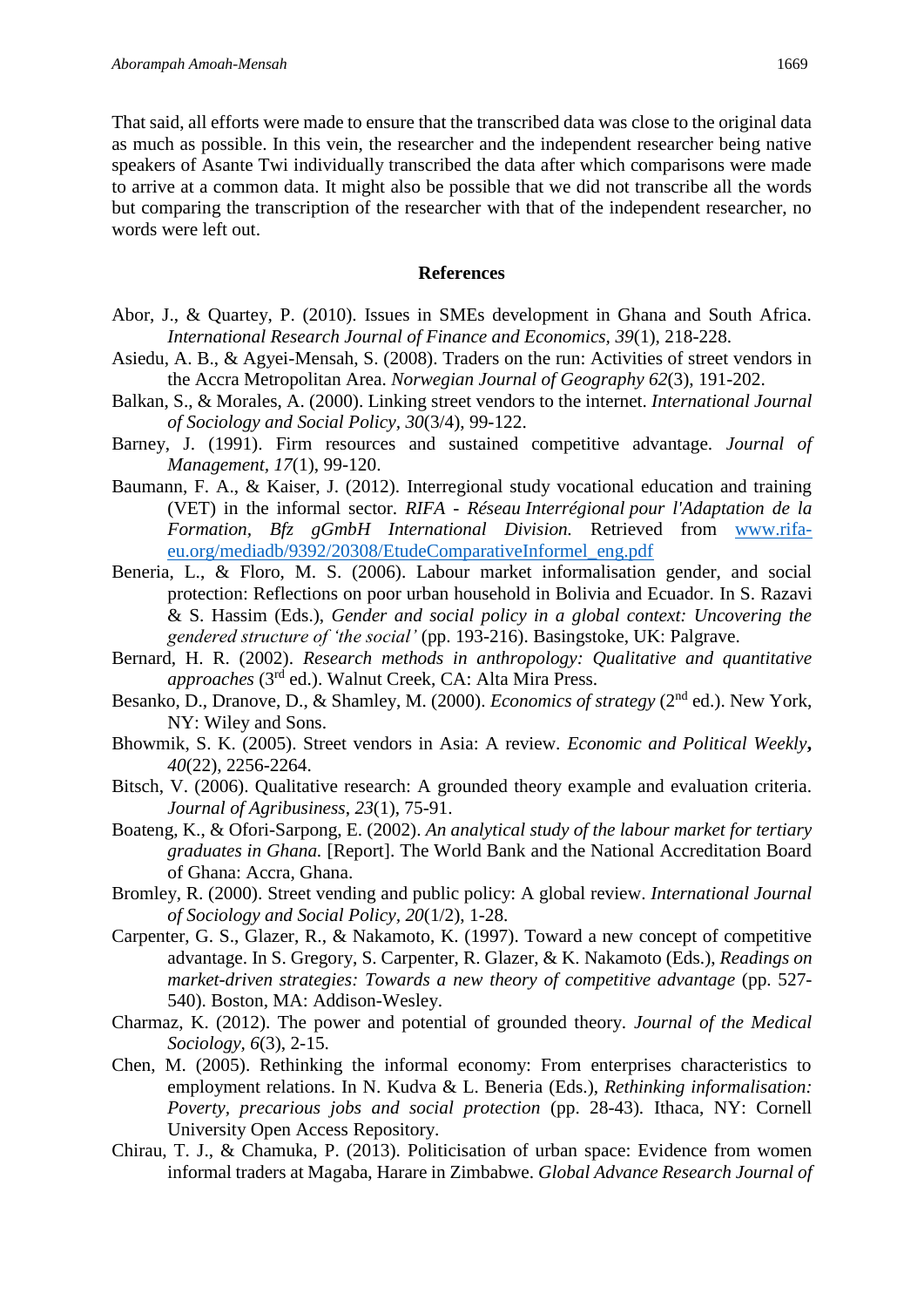*History, Political Science and International Relations, 2*(2), 014-026.

- Chirisa, I. (2013). Peri-Urban informal trading in Zimbabwe: A case study of women in the sector (WIIS) in Ruwa. *Journal of Global and Science, 1*(1), 22-39.
- Cross, J. C. (1998). Informal sector. In P. O'Hara (Ed.), *Encyclopedia of political economy* (pp. 580-582). London, UK: Routledge.
- Cross, C. J. (2000). Street vendors and postmodernity: Conflicts and compromise in the global economy. *International Journal of Sociology and Social Policy, 20*(1/2), 29-51.
- Creswell, J. W., & Clark, P. V. L. (2011). *Designing and conducting mixed method research*  $(2<sup>nd</sup>$  ed.). Thousand Oaks, CA: Sage Publications.
- Cutsinger, L. E. (2000). Tips of the trade: Street vendors and the State in Barbados, West Indies. *International Journal of Sociology and Social Policy, 20*(3/4), 64-75.
- Cyert, R., & March, J. (1992). *A behavioural theory of the firm* (2<sup>nd</sup> ed.). Oxford, UK: Blackwell.
- Davidson, C. (2009). Transcription: Imperatives for qualitative research*. International Journal of Qualitative Methods, 8*(2), 36-52.
- De Kok, J., Vroonhof, P., Verhoeven, W., Timmermans, N., Kwaak, T., Snijders, J., & Westhof, F. (2011). *Do SMEs create more and better jobs?* Brussels, Germany: European Commission.
- Demirguc-Kunt, A., & Maksimovic, V. (2002). *Firms as financial intermediaries: Evidence from trade credit data*. College Park, MD: University of Maryland Working Paper.
- De Soto, H. (1989). *The other path: The invisible revolution the third world*. New York, NY: Harper and Row.
- Duranti, A. (2007). Transcripts, like shadows on a wall. *Mind, Culture and Activity*, *13*(4), 301- 310.
- Edwards, A. D., & Westgate, D. P. G. (1987). *Investigating classroom talk*. London, UK: Falmer Press.
- Ghana Statistical Service. (2014). *Ghana living standard survey 6 (GLSS6) labour force report*. Accra, Ghana: Ghana Statistical Service.
- Golden, W., & Powell, P. (2000). Towards a definition of flexibility: In search of the Holy Grail. *The International Journal of Management Science, 28*(4), 373-384.
- Gruat La Forme, F. A., Botta Genoulaz, V., & Campagne, J. P. (2007). A framework to analyze collaborative performance. *Computers in Industry, 58*(7), 687-697.
- Hart, K. (1973). Informal income opportunities and urban employment in Ghana. *The Journal of Modern African Studies, 11*(1), 61-89.
- Hodkinson, P. (2008). Grounded theory and inductive research. In N. Gilbert (Ed.), *Researching social life* (3rd ed., pp. 80-100). London, UK: Sage Publication Ltd.
- ILO. (1995). *Gender, poverty and employment: Turning capabilities into entitlements.*  [Report]. Geneva, Switzerland: International Labour Office. Retrieved from [http://staging.ilo.org/public/libdoc/ilo/1995/95B09\\_284\\_engl.pdf.](http://staging.ilo.org/public/libdoc/ilo/1995/95B09_284_engl.pdf)
- ILO. (2002). *Women and men in the informal economy: A statistical picture.* [Report]. Geneva, Switzerland: International Labour Office. Retrieved from [http://www.ilo.org/wcmsp5/groups/public/---dgreports/--](http://www.ilo.org/wcmsp5/groups/public/---dgreports/---stat/documents/publication/wcms_234413.pdf) [stat/documents/publication/wcms\\_234413.pdf.](http://www.ilo.org/wcmsp5/groups/public/---dgreports/---stat/documents/publication/wcms_234413.pdf)
- ILO. (2009). *The informal economy in Africa. Promoting transition to formality: Challenges and strategies*. [Report]. Geneva, Switzerland: International Labour Office. Retrieved from [http://www.ilo.org/emppolicy/pubs/WCMS\\_127814/lang--en/index.htm.](http://www.ilo.org/emppolicy/pubs/WCMS_127814/lang--en/index.htm)
- ILO. (2015). Small and medium enterprises and decent and productive employment creation. Proceedings from '15: The 10th Session International Labor Conference. Geneva, Switzerland: International Labour Office. Retrieved from [http://www.ilo.org/ilc/ILCSessions/104/reports/reports-to-the-](http://www.ilo.org/ilc/ILCSessions/104/reports/reports-to-the-conference/WCMS_358294/lang--en/index.htm)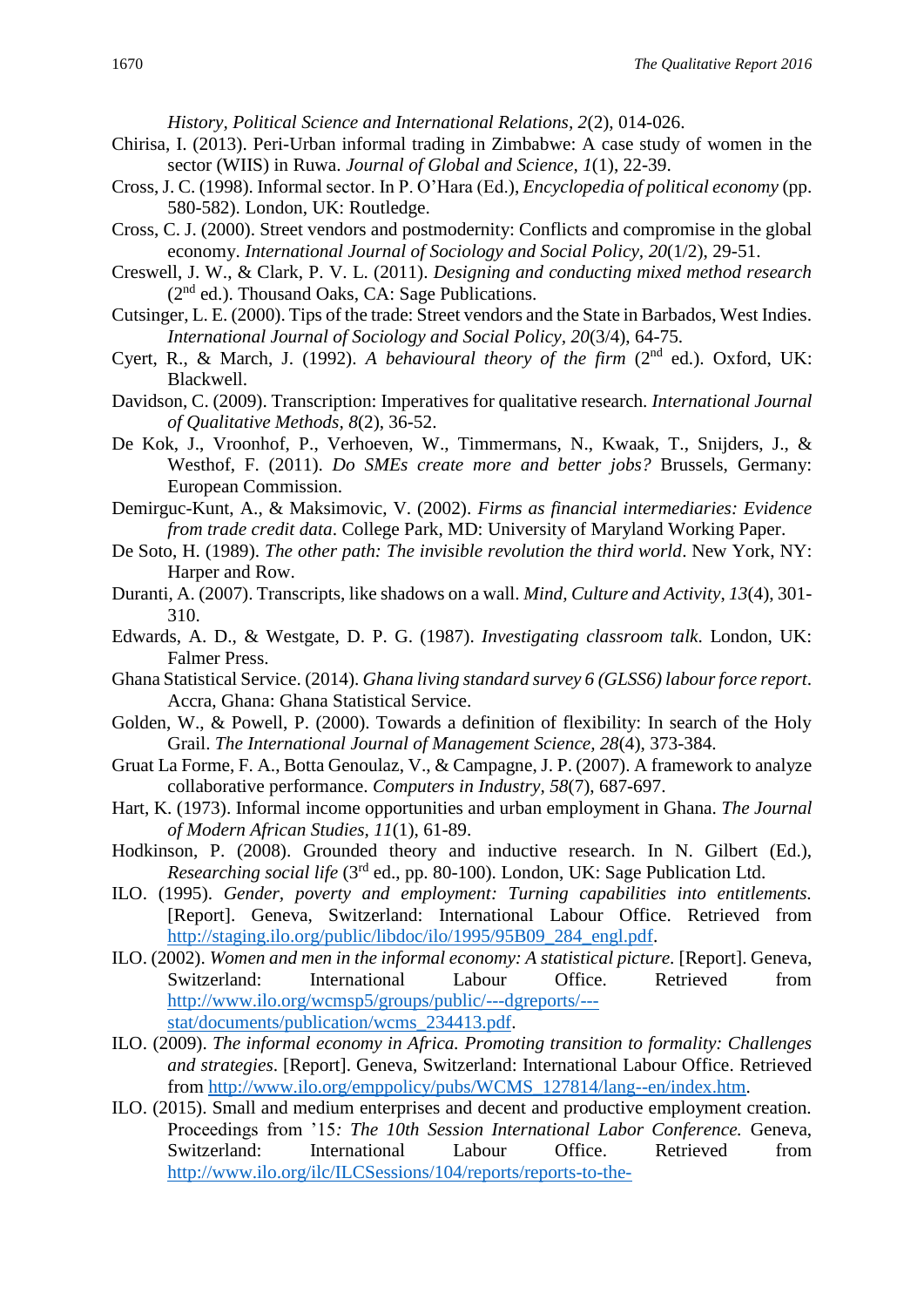[conference/WCMS\\_358294/lang--en/index.htm.](http://www.ilo.org/ilc/ILCSessions/104/reports/reports-to-the-conference/WCMS_358294/lang--en/index.htm)

- Jewitt, C. (2012). *An introduction to using video for research.* London, UK: National Centre for Research Methods.
- Kamunge, M. S., Njeru, A., & Tirimba, O. I. (2014). Factors affecting the performance of small and micro enterprises in Limurutown market of Kianbu county, Kenya. *International Journal of Scientific and Research Publications, 4*(12), 1-20.
- Koch, C., & Van Straten, E. (1997). *Human resource management policy within several SMEs companies, EIM strategic study* 9703, EIM, Zoetermeer.
- Kotler, P., & Amstrong, G. (2010). *Principles of marketing* (13<sup>th</sup> ed.). New York, NY: Pearson Education Incorporated.
- Krueger, R. A., & Casey, M. A. (2000). *Focus group: A practical guide for applied researchers*  $(3<sup>rd</sup>$  ed.). Thousand Oaks, CA: Sages Publications.
- Kusakabe, K. (2010). Street vendors in Phnom Penh, Cambodia. In S. K. Bhowmik (Ed.), *Street vendors in the global urban economy* (pp. 120-143). New Delhi, India: Routledge.
- McDaniel, C., Lamb, C. W., Jr., & Hair, J. F., Jr. (2007). *Marketing essentials* (5<sup>th</sup> ed.). Mason, OH: South-Western.
- Mitullah, Winnie V. (2003). *Street vending in African cities: A synthesis of empirical findings from Kenya, Cote D'Ivoire, Ghana, Zimbabwe, Uganda, and South Africa*. [World Development Report]. Washington, DC: World Bank.
- Ministry of Education Ghana. (2013). *Education sector performance report*. Ghana, Africa: Ministry of Education.
- Miwa, Y., & Ramseyer, J. M. (2005). *Trade credit, bank loans and monitoring: Evidence from Japan*. [Harvard Discussion Paper No. 527.] Harvard: Cambridge, MA.
- Murphy, P. E., & Enis, B. M. (1985). Classifying products strategically. *Journal of Marketing, 50*(3), 24-42.
- Nelson, K. M., Nelson, H. J., & Ghods, M. (1997). Technology flexibility: Conceptualisation, validation, and measurement. Proceedings from HICSS '97: *The Thirtieth Hawaii International Conference on Systems Sciences (Vol. 3).* Maui, Hawaii: Information System Track-Organisational Systems and Technology.
- Nesvag, S. I. (2000). Street trading from apartheid to post-apartheid: More birds in the cornfield? *International Journal of Sociology and Social Policy, 20*(3/4), 34-63.
- Onwuegbuzie, A. J., Dickinson, W. B., Leech, N. L., & Zoran, A. G. (2009). Toward a more rigor in focus group research: A new framework for collecting and analyzing focus group data. *International Journal of Qualitative Methods*, *8*(3), 1-21.
- Onwuegbuzie, A. J., & Leech, N. L. (2007). A call for qualitative power analysis: Considerations in qualitative research. *International Journal of Methodology, 41*(1), 105-121.
- Pang, F., & Toh, P. S. (2008). Hawker food industry: Food safety/public health strategies in Malaysia. *Nutrition and Food Science, 38*(1), 41-51.
- Pena, S. (2000). Regulating informal markets: Internal commerce in Mexico City. *The International Journal of Sociology and Social Policy, 20*(9/10), 37-67.
- Porter, M. E. (1980). *Competitive advantage*. New York, NY: Free Press.
- Porter, M. E. (1995). The competitive advantage of the inner city. *Harvard Business Review, 74*(6), 61-78.
- Portes, A., & Sassen-Koob, S. (1987). Making it underground: Comparative material on the informal sector in Western Market Economies. *The American Journal of Sociology, 93*(1), 30-61.
- Rangone, A. (1999). A resource-based approach to strategic analysis in small- medium sized enterprises. *Small Business Economics, 12*(3), 233-248.
- Reddy, P. S. (2015). Strategic management of small firms. *International Journal in*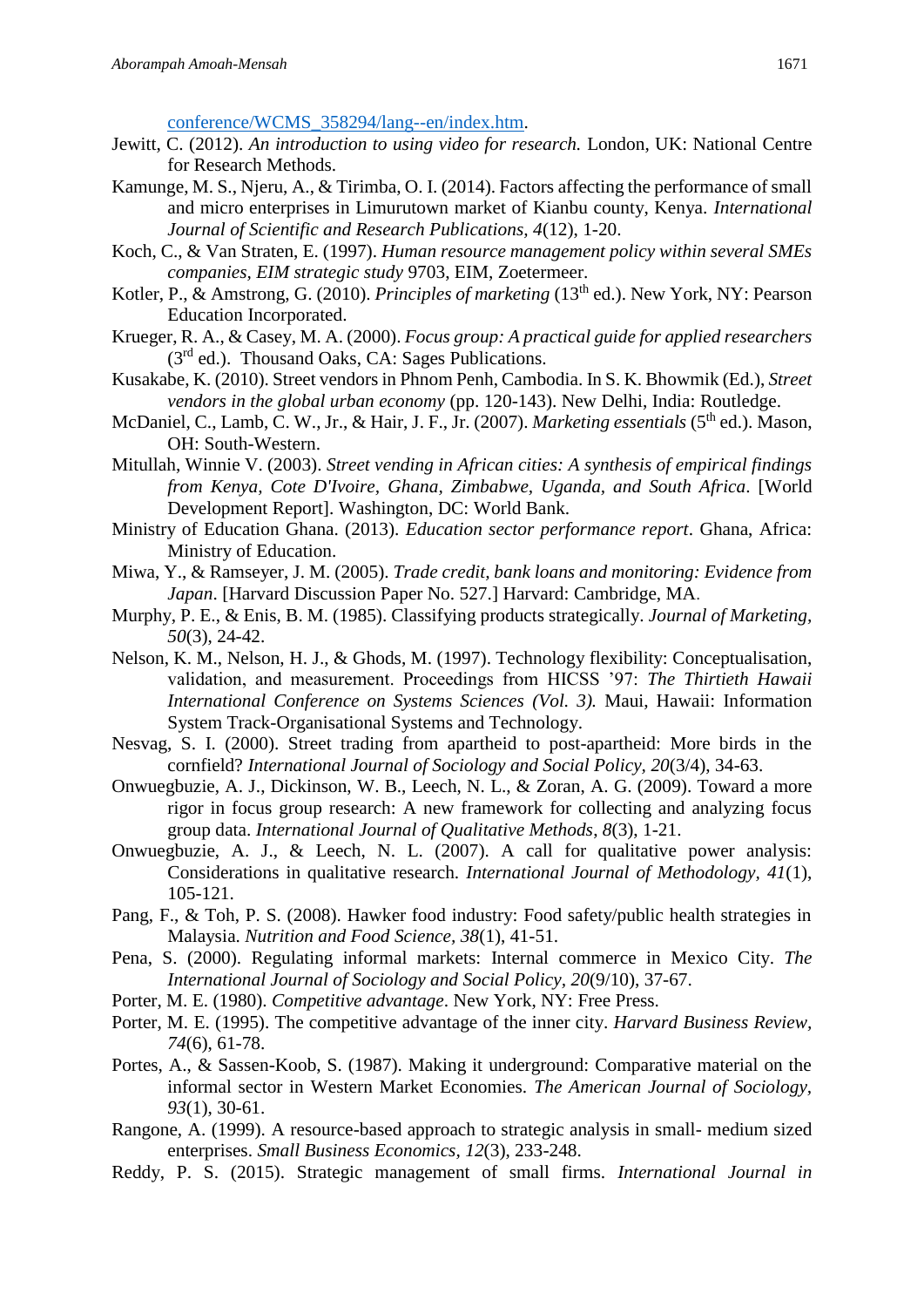*Management and Social Science, 3*(3), 177-189.

- Sagoe, D. (2012). Precincts and prospects in the use of focus groups in social and behavioral science research. *The Qualitative Report*, *17*(29), 1-16. Retrieved from <http://nsuworks.nova.edu/tqr/vol17/iss15/1>
- Sharma, M. K., & Sushil, J. P. (2010). Revisiting flexibility in organisations: Exploring its impact on performance. *Global Journal of Flexible Management, 11*(3), 51-68.
- Tambunan, T. (2009). Women entrepreneurs in Indonesia: Their main constraints and reasons. *Journal of Asia Entrepreneurship and Sustainability, 5*(3), 37-51.
- UNICEF. (2004). *Girls education: Child labour and exploitation*, UNICEF.
- Usman, L. M. (2010). Street hawking and socio-economic dynamics of nomadic girls of Northern Nigeria. *International Journal of Social Economics, 37*(9), 717-734.
- Walsh, J. (2010). The street vendors of Bangkok: Alternatives to indoor retailers a time of economic crisis. *American Journal of Economics and Business Administration, 2*(2), 185-188.
- Willemse, L. (2011). Opportunities and constraints facing informal street traders: Evidence from four South African cities. *Town and Regional Planning, 59*, 7-15.

## **Appendix A**

#### **General Background**

1. Please each one of us will introduce himself/herself. Tell us your age, type of business/activity and experience.

2. In your estimation, how many street vendors are in your zone?

## **Strategies**

3. What types of goods and services do you normally trade in? Why do you deal in these goods and/or services?

4. Please share with us how you get information about prices of goods, retailers and general market conditions?

5. Please tell us how you advertise your goods and services.

6. Have you exited or temporarily halted business before? If yes/no, tell us the reason or reasons why.

7. At what time or times do you operate your business and why?

6. What factors do you consider in pricing your goods and services and why?

8. Please talk about the credit facilities you get from your suppliers and why you are given the facility.

9. Do you operate in one location? Give reasons for your answer.

10. How do you relate and collaborate with fellow street vendors?

11. Is there any other information you want to share?

## **Author Note**

Dr. Aborampah Amoah-Mensah is a lecturer at the University of Cape Coast, Ghana. His research interests include SMEs, innovation and technology & Business Ethics. Correspondence regarding this article can be addressed directly to: [rampahh@yahoo.com.](mailto:rampahh@yahoo.com)

Copyright 2016: Aborampah Amoah-Mensah and Nova Southeastern University.